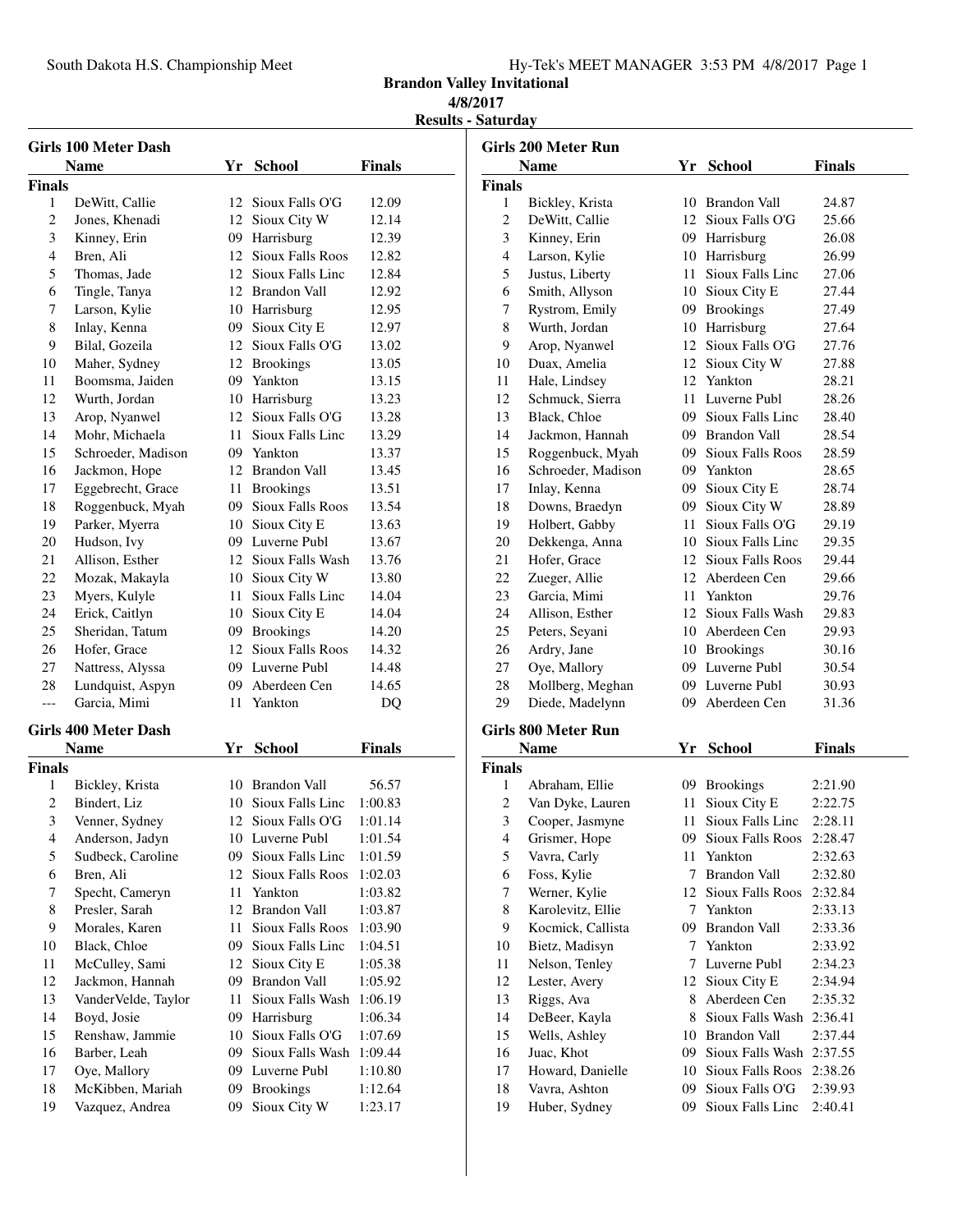**Brandon Valley Invitational 4/8/2017**

**Results - Saturday**

|               | Finals  (Girls 800 Meter Run) |      |                              |               |
|---------------|-------------------------------|------|------------------------------|---------------|
|               | <b>Name</b>                   |      | Yr School                    | <b>Finals</b> |
| 20            | Baggett, Bastienne            | 12   | <b>Brookings</b>             | 2:41.76       |
| 21            | Lewis, Alee                   | 10   | Sioux City E                 | 2:42.47       |
| 22            | Boyd, Josie                   |      | 09 Harrisburg                | 2:45.42       |
| 23            | Hunt, Tabitha                 |      | 10 Sioux Falls O'G           | 2:46.82       |
| 24            | Pardy, Katie                  |      | 09 Sioux Falls O'G           | 2:47.40       |
| 25            | Flanagan, Cassie              |      | 8 Luverne Publ               | 2:47.52       |
| 26            | Leonard, Hannah               |      | 10 Aberdeen Cen              | 2:51.45       |
| 27            | VanEngelenhoven, Leslie       |      | 8 Luverne Publ               | 2:55.64       |
| 28            | Munsterman, Cassie            |      | 10 Brookings                 | 3:09.91       |
| 29            | Vazquez, Andrea               | 09   | Sioux City W                 | 3:17.27       |
|               | Girls 1600 Meter Run          |      |                              |               |
|               | <b>Name</b>                   |      | Yr School                    | <b>Finals</b> |
| <b>Finals</b> |                               |      |                              |               |
| 1             | Abraham, Ellie                |      | 09 Brookings                 | 5:20.39       |
| 2             | Waterfall, Haylee             | 11-  | <b>Brandon Vall</b>          | 5:31.73       |
| 3             | Ripperda, Abby                |      | 12 Sioux Falls O'G           | 5:32.38       |
| 4             | Nelson, Tenley                |      | 7 Luverne Publ               | 5:35.28       |
| 5             | Bietz, Madisyn                |      | 7 Yankton                    | 5:35.40       |
| 6             | Riggs, Ava                    |      | 8 Aberdeen Cen               | 5:36.47       |
| 7             | Karolevitz, Ellie             |      | 7 Yankton                    | 5:36.65       |
| 8             | Lester, Avery                 |      | 12 Sioux City E              | 5:39.56       |
| 9             | Ketcham, Jessalyn             |      | 12 Sioux Falls Roos          | 5:40.02       |
| 10            | Hooker, Lydia                 |      | 12 Sioux Falls Linc          | 5:41.25       |
| 11            | Lewis, Alee                   |      | 10 Sioux City E              | 5:46.03       |
| 12            | Wells, Lauren                 |      | 10 Brandon Vall              | 5:46.06       |
| 13            | Smithback, Austyn             |      | 10 Harrisburg                | 5:47.10       |
| 14            | Thaemert, Nyah                |      | 09 Sioux Falls Linc          | 5:54.37       |
| 15            | Phillips, Karlee              |      | 09 Sioux City E              | 5:54.38       |
| 16            | Thornton, Paige               |      | 09 Sioux Falls O'G           | 5:54.64       |
| 17            | Fenderson, Jadalyn            |      | 10 Sioux Falls Roos          | 5:59.97       |
| 18            | Fischer, Kaitlyn              |      | 12 Sioux Falls Wash          | 6:01.55       |
| 19            | Leonard, Hannah               |      | 10 Aberdeen Cen              | 6:03.92       |
| 20            | Bono, Josie                   |      | 09 Brookings                 | 6:06.30       |
| 21            | Irsfield, Emma                |      | 10 Sioux Falls Roos          | 6:07.96       |
| 22            | Johnson, Emma                 |      | 09 Sioux Falls Wash          | 6:09.96       |
| 23            | MacGuire, Alexis              |      | 09 Brookings                 | 6:10.51       |
| 24            | Peters, Eliza                 | 11   | Sioux Falls Linc             | 6:12.02       |
| 25            | Hanna, Abbi                   |      | 12 Brandon Vall              | 6:13.60       |
| 26            | Folkers, Tessa                | 11   | Yankton                      | 6:24.47       |
| 27            | Reisdorfer, Madison           |      | 10 Luverne Publ              | 6:38.40       |
| 28            | Kelly, Cait                   |      | 12 Harrisburg                | 6:43.38       |
|               | Girls 3200 Meter Run          |      |                              |               |
|               | Name                          | Yr   | <b>School</b>                | <b>Finals</b> |
| <b>Finals</b> |                               |      |                              |               |
| 1             | Klatt, Courtney               | 11   | Sioux Falls Linc 11:43.92    |               |
| $\mathbf{2}$  | Rief, Allison                 |      | 10 Brandon Vall              | 11:59.35      |
| 3             | Douglas, Zoe                  |      | 8 Aberdeen Cen               | 12:22.96      |
| 4             | Kray, Carlie                  | 11 - | Sioux Falls Wash 12:26.08    |               |
| 5             | Levesque, Analise             |      | 10 Sioux Falls Line 12:31.68 |               |
| 6             | Althoff, Olivia               | 10   | Sioux Falls O'G 12:33.18     |               |
| 7             | Houwman, Emma                 | 10   | Sioux Falls O'G              | 12:44.36      |
| 8             | Sugrue, George                | 09   | Sioux Falls O'G              | 12:49.83      |
|               |                               |      |                              |               |

| 9<br>Lather, Sydney<br>09<br>Sioux Falls Wash 12:55.69<br>Powers, Ainsley<br>09<br>10<br><b>Brookings</b><br>Erickson, Katherine<br>Aberdeen Cen<br>11<br>11<br>12<br>Bierwagen, Alyssa<br>12<br>Sioux Falls Roos 13:37.11<br>13<br>Howard, Madison<br>09 Sioux Falls Roos 13:44.40<br>14<br>Kolb, Ella<br>8 Sioux Falls Wash 13:44.42<br>15<br>McClure, Emerson<br>09 Yankton<br>16<br>Schandelmeier, Madison<br>12 Luverne Publ<br>17<br>Mercural, Lily<br>09 Sioux City E<br>18<br>Eidsness, Lauren<br>10<br>Yankton<br>19<br>Andrus, Rylie<br>10<br>Yankton<br><b>Girls 100 Meter Hurdles</b><br><b>Name</b><br>Yr School<br>Finals<br>Tessier, Madison<br>12 Yankton<br>1<br>Sioux Falls Linc<br>2<br>Heier, Ryley<br>11 -<br>3<br>Bartels, Kailee<br>10 Brookings | 12:56.92<br>13:24.74<br>13:49.45<br>13:53.00<br>14:11.98<br>14:16.17<br>14:48.00<br>Finals<br>15.81 |
|-------------------------------------------------------------------------------------------------------------------------------------------------------------------------------------------------------------------------------------------------------------------------------------------------------------------------------------------------------------------------------------------------------------------------------------------------------------------------------------------------------------------------------------------------------------------------------------------------------------------------------------------------------------------------------------------------------------------------------------------------------------------------|-----------------------------------------------------------------------------------------------------|
|                                                                                                                                                                                                                                                                                                                                                                                                                                                                                                                                                                                                                                                                                                                                                                         |                                                                                                     |
|                                                                                                                                                                                                                                                                                                                                                                                                                                                                                                                                                                                                                                                                                                                                                                         |                                                                                                     |
|                                                                                                                                                                                                                                                                                                                                                                                                                                                                                                                                                                                                                                                                                                                                                                         |                                                                                                     |
|                                                                                                                                                                                                                                                                                                                                                                                                                                                                                                                                                                                                                                                                                                                                                                         |                                                                                                     |
|                                                                                                                                                                                                                                                                                                                                                                                                                                                                                                                                                                                                                                                                                                                                                                         |                                                                                                     |
|                                                                                                                                                                                                                                                                                                                                                                                                                                                                                                                                                                                                                                                                                                                                                                         |                                                                                                     |
|                                                                                                                                                                                                                                                                                                                                                                                                                                                                                                                                                                                                                                                                                                                                                                         |                                                                                                     |
|                                                                                                                                                                                                                                                                                                                                                                                                                                                                                                                                                                                                                                                                                                                                                                         |                                                                                                     |
|                                                                                                                                                                                                                                                                                                                                                                                                                                                                                                                                                                                                                                                                                                                                                                         |                                                                                                     |
|                                                                                                                                                                                                                                                                                                                                                                                                                                                                                                                                                                                                                                                                                                                                                                         |                                                                                                     |
|                                                                                                                                                                                                                                                                                                                                                                                                                                                                                                                                                                                                                                                                                                                                                                         |                                                                                                     |
|                                                                                                                                                                                                                                                                                                                                                                                                                                                                                                                                                                                                                                                                                                                                                                         |                                                                                                     |
|                                                                                                                                                                                                                                                                                                                                                                                                                                                                                                                                                                                                                                                                                                                                                                         |                                                                                                     |
|                                                                                                                                                                                                                                                                                                                                                                                                                                                                                                                                                                                                                                                                                                                                                                         |                                                                                                     |
|                                                                                                                                                                                                                                                                                                                                                                                                                                                                                                                                                                                                                                                                                                                                                                         |                                                                                                     |
|                                                                                                                                                                                                                                                                                                                                                                                                                                                                                                                                                                                                                                                                                                                                                                         | 16.11                                                                                               |
|                                                                                                                                                                                                                                                                                                                                                                                                                                                                                                                                                                                                                                                                                                                                                                         | 16.20                                                                                               |
| $\overline{\mathcal{L}}$<br>Oswald, Kelsey<br>09 Yankton                                                                                                                                                                                                                                                                                                                                                                                                                                                                                                                                                                                                                                                                                                                | 16.36                                                                                               |
| 5<br>10 Sioux Falls Linc<br>Dal, Josephine                                                                                                                                                                                                                                                                                                                                                                                                                                                                                                                                                                                                                                                                                                                              | 16.66                                                                                               |
| 6<br>Hegdahl, Ellie<br>09 Brookings                                                                                                                                                                                                                                                                                                                                                                                                                                                                                                                                                                                                                                                                                                                                     | 16.71                                                                                               |
| 7<br>Eggebrecht, Grace<br>11 Brookings                                                                                                                                                                                                                                                                                                                                                                                                                                                                                                                                                                                                                                                                                                                                  | 16.83                                                                                               |
| 8<br>Chamberlain, Kaedyn<br>12 Sioux Falls Roos                                                                                                                                                                                                                                                                                                                                                                                                                                                                                                                                                                                                                                                                                                                         | 17.08                                                                                               |
| 9<br>VanDenHoek, Alexis<br>10 Sioux Falls Roos                                                                                                                                                                                                                                                                                                                                                                                                                                                                                                                                                                                                                                                                                                                          | 17.27                                                                                               |
| 10<br>Hansen, Morgan<br>09 Sioux Falls Linc                                                                                                                                                                                                                                                                                                                                                                                                                                                                                                                                                                                                                                                                                                                             | 17.31                                                                                               |
| 11<br>Kreber, Kendyl<br>12 Sioux Falls O'G                                                                                                                                                                                                                                                                                                                                                                                                                                                                                                                                                                                                                                                                                                                              | 17.42                                                                                               |
| 12<br>Mathiesen, McKenna<br>12 Harrisburg                                                                                                                                                                                                                                                                                                                                                                                                                                                                                                                                                                                                                                                                                                                               | 17.49                                                                                               |
| 13<br>12 Aberdeen Cen<br>Bad Moccasin, Chelsey                                                                                                                                                                                                                                                                                                                                                                                                                                                                                                                                                                                                                                                                                                                          | 17.54                                                                                               |
| 10 Aberdeen Cen<br>14<br>Peters, Seyani                                                                                                                                                                                                                                                                                                                                                                                                                                                                                                                                                                                                                                                                                                                                 | 17.82                                                                                               |
| 15<br>Schmunk, Gaby<br>12 Harrisburg                                                                                                                                                                                                                                                                                                                                                                                                                                                                                                                                                                                                                                                                                                                                    | 17.84                                                                                               |
| 16<br>Gardner, Laken<br>09 Sioux City W                                                                                                                                                                                                                                                                                                                                                                                                                                                                                                                                                                                                                                                                                                                                 | 18.11                                                                                               |
| 10 Sioux City W<br>17<br>Mozak, Makayla                                                                                                                                                                                                                                                                                                                                                                                                                                                                                                                                                                                                                                                                                                                                 | 18.11                                                                                               |
| Sioux Falls O'G<br>18<br>Ratzloff, Elizabeth<br>11 -                                                                                                                                                                                                                                                                                                                                                                                                                                                                                                                                                                                                                                                                                                                    | 18.15                                                                                               |
| 19<br>Burge, Madison<br>09 Sioux City W                                                                                                                                                                                                                                                                                                                                                                                                                                                                                                                                                                                                                                                                                                                                 | 18.88                                                                                               |
|                                                                                                                                                                                                                                                                                                                                                                                                                                                                                                                                                                                                                                                                                                                                                                         |                                                                                                     |
|                                                                                                                                                                                                                                                                                                                                                                                                                                                                                                                                                                                                                                                                                                                                                                         |                                                                                                     |
| Sioux Falls Wash<br>20<br>Henderson, Reagan<br>11<br><b>Sioux Falls Roos</b>                                                                                                                                                                                                                                                                                                                                                                                                                                                                                                                                                                                                                                                                                            | 18.95                                                                                               |
| Krause, Janai<br>21                                                                                                                                                                                                                                                                                                                                                                                                                                                                                                                                                                                                                                                                                                                                                     | 19.52                                                                                               |
| $22\,$<br>Simpson, Akia<br>10 Sioux City E<br>8 Luverne Publ                                                                                                                                                                                                                                                                                                                                                                                                                                                                                                                                                                                                                                                                                                            | 19.88                                                                                               |
| 23<br>Feit, Regan                                                                                                                                                                                                                                                                                                                                                                                                                                                                                                                                                                                                                                                                                                                                                       | 19.91                                                                                               |
| 24<br>Jarchow, Elise<br>8 Luverne Publ                                                                                                                                                                                                                                                                                                                                                                                                                                                                                                                                                                                                                                                                                                                                  | 20.94                                                                                               |
| 25<br>Pietila, Gabby<br>09<br>Yankton<br>Burgers, Camryn<br>Sioux Falls Wash<br>10                                                                                                                                                                                                                                                                                                                                                                                                                                                                                                                                                                                                                                                                                      | 21.55<br>DNF                                                                                        |
|                                                                                                                                                                                                                                                                                                                                                                                                                                                                                                                                                                                                                                                                                                                                                                         |                                                                                                     |
|                                                                                                                                                                                                                                                                                                                                                                                                                                                                                                                                                                                                                                                                                                                                                                         |                                                                                                     |
| <b>Name</b><br>Yr<br><b>School</b>                                                                                                                                                                                                                                                                                                                                                                                                                                                                                                                                                                                                                                                                                                                                      | <b>Finals</b>                                                                                       |
| 11<br>Sioux Falls Linc<br>1                                                                                                                                                                                                                                                                                                                                                                                                                                                                                                                                                                                                                                                                                                                                             | 49.25                                                                                               |
| Heier, Ryley<br>12 Aberdeen Cen                                                                                                                                                                                                                                                                                                                                                                                                                                                                                                                                                                                                                                                                                                                                         |                                                                                                     |
| $\mathbf{2}$<br>Bad Moccasin, Chelsey<br>10                                                                                                                                                                                                                                                                                                                                                                                                                                                                                                                                                                                                                                                                                                                             | 49.27                                                                                               |
| 3<br>Vockler, Kaite<br>Sioux Falls O'G                                                                                                                                                                                                                                                                                                                                                                                                                                                                                                                                                                                                                                                                                                                                  | 49.76                                                                                               |
| $\overline{\mathcal{L}}$<br>Hegdahl, Ellie<br>09 Brookings                                                                                                                                                                                                                                                                                                                                                                                                                                                                                                                                                                                                                                                                                                              | 51.27                                                                                               |
| <b>Girls 300 Meter Hurdles</b><br>Finals<br>5<br>10 Sioux Falls Linc<br>Dal, Josephine                                                                                                                                                                                                                                                                                                                                                                                                                                                                                                                                                                                                                                                                                  | 51.28                                                                                               |
| 6<br>Kees, Amanda<br><b>Brookings</b><br>12<br>12 Sioux Falls O'G<br>7                                                                                                                                                                                                                                                                                                                                                                                                                                                                                                                                                                                                                                                                                                  | 51.44<br>51.67                                                                                      |
| Kreber, Kendyl<br>8<br>Chamberlain, Kaedyn<br>12 Sioux Falls Roos                                                                                                                                                                                                                                                                                                                                                                                                                                                                                                                                                                                                                                                                                                       | 52.01                                                                                               |

 Kopecky, Abby 8 Aberdeen Cen 52.39 Tessier, Madison 12 Yankton 52.56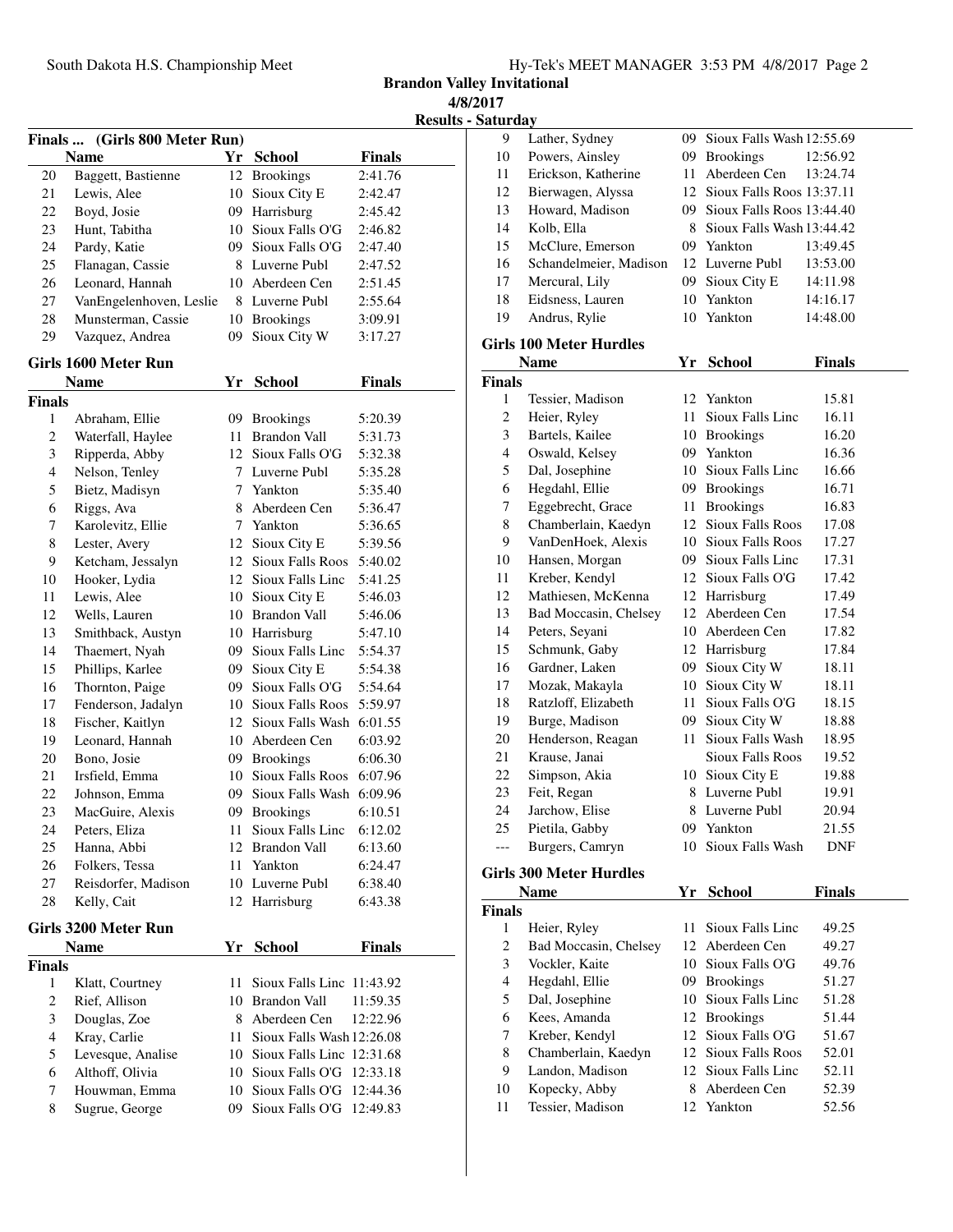**Brandon Valley Invitational**

**4/8/2017**

**Results - Saturday**

|               | Finals  (Girls 300 Meter Hurdles)        |    |                                           |               |
|---------------|------------------------------------------|----|-------------------------------------------|---------------|
|               | <b>Name</b>                              |    | Yr School                                 | <b>Finals</b> |
| 12            | Ratzloff, Elizabeth                      | 11 | Sioux Falls O'G                           | 52.89         |
| 13            | Oswald, Kelsey                           |    | 09 Yankton                                | 53.05         |
| 14            | Giles, Laramie                           |    | 12 Sioux Falls Roos                       | 55.02         |
| 15            | Struble, Hannah                          |    | 09 Aberdeen Cen                           | 55.15         |
| 16            | Mashlan, Morgan                          |    | 12 Brandon Vall                           | 55.73         |
| 17            | Johnson, Majesta                         |    | 10 Harrisburg                             | 56.38         |
| 18            | Mathiesen, McKenna                       |    | 12 Harrisburg                             | 56.86         |
| 19            | Jarchow, Elise                           |    | 8 Luverne Publ                            | 56.99         |
| 20            | Simpson, Akia                            |    | 10 Sioux City E                           | 57.07         |
| 21            | Henderson, Reagan                        |    | 11 Sioux Falls Wash                       | 57.58         |
| 22            | VanDenHoek, Alexis                       |    | 10 Sioux Falls Roos                       | 59.14         |
| 23            | Pietila, Gabby                           |    | 09 Yankton                                | 59.49         |
|               |                                          |    |                                           |               |
|               | Girls 4x100 Meter Relay                  |    |                                           |               |
|               | Team                                     |    | <b>Relay</b>                              | Finals        |
| <b>Finals</b> |                                          |    |                                           |               |
| 1             | Sioux Falls O'Gorman                     |    | А                                         | 49.78         |
|               | 1) Arop, Nyanwel 12                      |    | 2) Bilal, Gozeila 12                      |               |
|               | 3) Kolb, Elizabeth 10                    |    | 4) DeWitt, Callie 12                      |               |
| 2             | Yankton                                  |    | А                                         | 50.66         |
|               | 1) Hale, Lindsey 12                      |    | 2) Boomsma, Jaiden 09                     |               |
|               | 3) Tessier, Madison 12                   |    | 4) Stewart, Emma 12                       |               |
| 3             | Harrisburg                               |    | А                                         | 50.80         |
|               | 1) Larson, Kylie 10<br>3) Suhr, Katie 12 |    | 2) Wurth, Jordan 10<br>4) Kinney, Erin 09 |               |
| 4             | Sioux Falls Lincoln                      |    | А                                         | 50.83         |
|               | 1) Thomas, Jade 12                       |    | 2) Heier, Ryley 11                        |               |
|               | 3) Mohr, Michaela 11                     |    | 4) Bindert, Liz 10                        |               |
| 5             | Sioux City West                          |    | А                                         | 51.07         |
|               | 1) Duax, Amelia 12                       |    | 2) Gardner, Laken 09                      |               |
|               | 3) Downs, Braedyn 09                     |    | 4) Jones, Khenadi 12                      |               |
| 6             | Sioux City East                          |    | А                                         | 52.52         |
|               | 1) Parker, Myerra 10                     |    | 2) Smith, Allyson 10                      |               |
|               | 3) Hassman, Zoey 09                      |    | 4) Inlay, Kenna 09                        |               |
| 7             | Luverne Publ                             |    | А                                         | 52.72         |
|               | 1) Schmuck, Sierra 11                    |    | 2) Biever, Sydney 09                      |               |
|               | 3) Hudson, Ivy 09                        |    | 4) Zewiske, Gracie 8                      |               |
| 8             | Sioux Falls Wash                         |    | Α                                         | 53.47         |
|               | 1) Ungang, Faith 09                      |    | 2) Moen, Skylar 12                        |               |
|               | 3) Kowang, Naomi 09                      |    | 4) Johannsen, Jacee 09                    |               |
| 9             | Aberdeen Central                         |    | А                                         | 53.83         |
|               | 1) Grismer, Jenna 12                     |    | 2) Peters, Seyani 10                      |               |
|               | 3) Zueger, Allie 12                      |    | 4) Gehlhaus, Jianna 10                    |               |
|               | <b>Brookings</b>                         |    | А                                         | DQ            |
|               | 1) Ysbrand, Miranda 10                   |    | 2) Bartels, Kailee 10                     |               |
|               | 3) Eggebrecht, Grace 11                  |    | 4) Maher, Sydney 12                       |               |
|               | Girls 4x200 Meter Relay                  |    |                                           |               |
|               | <b>Team</b>                              |    | <b>Relay</b>                              | Finals        |
| Finals        |                                          |    |                                           |               |
| 1             | <b>Brandon Valley</b>                    |    | Α                                         | 1:43.14       |
|               | 1) Hendrick, Hannah 11                   |    | 2) Thompson, Morgan 10                    |               |

3) Tingle, Tanya 12 4) Bickley, Krista 10

| Saturuay       |                              |              |                          |
|----------------|------------------------------|--------------|--------------------------|
| $\overline{c}$ | Sioux City West              | A            | 1:46.40                  |
|                | 1) Duax, Amelia 12           |              | 2) Gardner, Laken 09     |
|                | 3) Downs, Braedyn 09         |              | 4) Jones, Khenadi 12     |
| 3              | Sioux Falls Lincoln          | A            | 1:49.93                  |
|                | 1) Thomas, Jade 12           |              | 2) Dal, Josephine 10     |
|                | 3) Belhaj, Elmira 10         |              | 4) Bindert, Liz 10       |
| $\overline{4}$ | Yankton                      | A            | 1:52.08                  |
|                | 1) Hale, Lindsey 12          |              | 2) Oswald, Kelsey 09     |
|                | 3) Wolfgram, Payton 09       |              | 4) Tessier, Madison 12   |
| 5              | Sioux City East              | A            | 1:53.69                  |
|                | 1) Erick, Caitlyn 10         |              | 2) Uribe, Alejandra 10   |
|                | 3) Smith, Allyson 10         |              | 4) Inlay, Kenna 09       |
| 6              | Sioux Falls Wash             | A            | 1:53.78                  |
|                | 1) Ungang, Faith 09          |              | 2) Moen, Skylar 12       |
|                | 3) Johannsen, Jacee 09       |              | 4) Barber, Leah 09       |
| 7              | Luverne Publ                 | A            | 1:53.87                  |
|                | 1) Schmuck, Sierra 11        |              | 2) Biever, Sydney 09     |
|                | 3) Mollberg, Meghan 09       |              | 4) Zewiske, Gracie 8     |
| 8              | <b>Brookings</b>             | A            | 1:53.92                  |
|                | 1) Maher, Sydney 12          |              | 2) Sheridan, Tatum 09    |
|                | 3) Mathiason, Abby 12        |              | 4) Tetzlaff, Baylee 12   |
| 9              | Aberdeen Central             | A            | 1:56.69                  |
|                | 1) Bad Moccasin, Chelsey 12  |              | 2) Zueger, Allie 12      |
|                | 3) Struble, Hannah 09        |              | 4) Lang, Abby 09         |
| 10             | Harrisburg                   | A            | 1:58.38                  |
|                | 1) Malcom, Emma 10           |              | 2) Schultz, Maycie 10    |
|                | 3) Fischer, Makaylee 09      |              | 4) Mathiesen, McKenna 12 |
|                | Girls 4x400 Meter Relay      |              |                          |
|                | Team                         | <b>Relay</b> | <b>Finals</b>            |
| <b>Finals</b>  |                              |              |                          |
| 1              | Sioux Falls Lincoln          | A            | 4:06.69                  |
|                | 1) Sudbeck, Caroline 09      |              | 2) Bindert, Liz 10       |
|                | 3) Landon, Megan 12          |              | 4) Cooper, Jasmyne 11    |
| 2              | <b>Sioux Falls Roosevelt</b> | А            | 4:10.83                  |
|                |                              |              |                          |

|   | 1) Sudbeck, Caroline 09     |   | 2) Bindert, Liz 10           |
|---|-----------------------------|---|------------------------------|
|   | 3) Landon, Megan 12         |   | 4) Cooper, Jasmyne 11        |
| 2 | Sioux Falls Roosevelt       | А | 4:10.83                      |
|   | 1) Grismer, Hope 09         |   | 2) Bren, Ali 12              |
|   | 3) Werner, Kylie 12         |   | 4) Morales, Karen 11         |
| 3 | Sioux Falls O'Gorman        | A | 4:14.05                      |
|   | 1) Bilal, Gozeila 12        |   | 2) Mwenentanda, Ndjakalenga' |
|   | 3) Kolb, Elizabeth 10       |   | 4) Venner, Sydney 12         |
| 4 | Yankton                     | A | 4:15.21                      |
|   | 1) Specht, Cameryn 11       |   | 2) Oswald, Kelsey 09         |
|   | 3) Wolfgram, Payton 09      |   | 4) Vavra, Carly 11           |
| 5 | Aberdeen Central            | A | 4:18.27                      |
|   | 1) Bad Moccasin, Chelsey 12 |   | 2) Kopecky, Abby 8           |
|   | 3) Malsom, Brooke 10        |   | 4) Riggs, Ava 8              |
| 6 | Sioux Falls Wash            | A | 4:18.30                      |
|   | 1) Johannsen, Jacee 09      |   | 2) Kearney, Kelsi 12         |
|   | 3) Moen, Skylar 12          |   | 4) DeBeer, Kayla 8           |
| 7 | <b>Brookings</b>            | A | 4:23.20                      |
|   | 1) Tetzlaff, Baylee 12      |   | 2) Mathiason, Abby 12        |
|   | 3) Rystrom, Emily 09        |   | 4) Kees, Amanda 12           |
| 8 | Sioux City East             | A | 4:23.59                      |
|   | 1) McCulley, Sami 12        |   | 2) Van Dyke, Madi 09         |
|   | 3) Uribe, Alejandra 10      |   | 4) Van Dyke, Lauren 11       |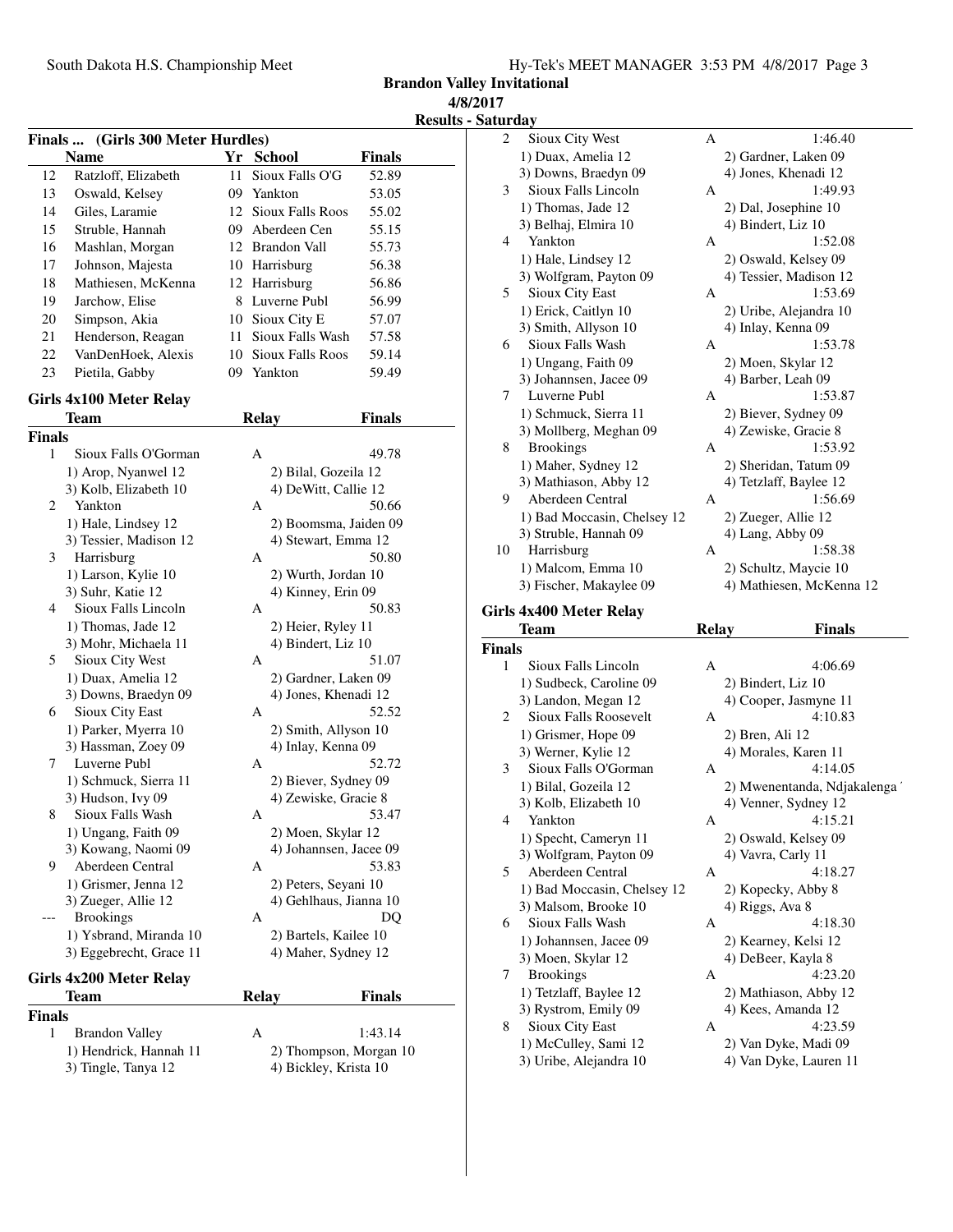**Brandon Valley Invitational**

## **4/8/2017**

**Results - Satu** 

|               | Girls 4x800 Meter Relay         |                |                          |
|---------------|---------------------------------|----------------|--------------------------|
|               | Team                            | <b>Relay</b>   | <b>Finals</b>            |
| <b>Finals</b> |                                 |                |                          |
| 1             | Sioux Falls Lincoln             | A              | 9:46.34                  |
|               | 1) Klatt, Courtney 11           |                | 2) Harbaugh, Chloe 8     |
|               | 3) Sudbeck, Caroline 09         |                | 4) Levesque, Analise 10  |
| 2             | <b>Brandon Valley</b>           | A              | 9:58.06                  |
|               | 1) Presler, Sarah 12            |                | 2) Wells, Ashley 10      |
|               | 3) Wells, Lauren 10             |                | 4) Waterfall, Haylee 11  |
| 3             | Sioux Falls Wash                | A              | 10:07.28                 |
|               | 1) Kray, Carlie 11              |                | 2) DeBeer, Kayla 8       |
|               | 3) Juac, Khot 09                |                | 4) Kearney, Kelsi 12     |
| 4             | Sioux City East                 | A              | 10:11.54                 |
|               | 1) Lester, Avery 12             |                | 2) Hill, Joslyn 10       |
|               | 3) McCulley, Sami 12            |                | 4) Van Dyke, Lauren 11   |
| 5             | Luverne Publ                    | $\overline{A}$ | 10:16.63                 |
|               | 1) Schandelmeier, Madison 12    |                | 2) Anderson, Jadyn 10    |
|               | 3) VerSteeg, Brooklynn 7        |                | 4) Ferrell, Gabrielle 10 |
| 6             | Sioux Falls O'Gorman            | $\overline{A}$ | 10:23.42                 |
|               | 1) Mwenentanda, Ndjakalenga '   |                | 2) Ripperda, Abby 12     |
|               | 3) Vockler, Kaite 10            |                | 4) Althoff, Olivia 10    |
| 7             | <b>Brookings</b>                | A              | 10:54.37                 |
|               | 1) Wika, Brooke 10              |                | 2) MacGuire, Alexis 09   |
|               | 3) Baggett, Bastienne 12        |                | 4) McKibben, Mariah 09   |
| 8             | <b>Sioux Falls Roosevelt</b>    | A              | 11:10.79                 |
|               | 1) Guerts, Jaide 09             |                | 2) Bierwagen, Alyssa 12  |
|               | 3) Rames, Haley 11              |                | 4) Howard, Madison 09    |
| 9             | Yankton                         | A              | 11:12.87                 |
|               | 1) Fanta, Mary 09               |                | 2) Folkers, Tessa 11     |
|               | 3) Eidsness, Lauren 10          |                | 4) Andrus, Rylie 10      |
|               | <b>Girls 1600 Sprint Medley</b> |                |                          |
|               |                                 |                |                          |

|                | Team                         | Relay        | <b>Finals</b>            |
|----------------|------------------------------|--------------|--------------------------|
| <b>Finals</b>  |                              |              |                          |
| 1              | Luverne Publ                 | A            | 4:41.20                  |
|                | 1) Biever, Sydney 09         |              | 2) Nattress, Alyssa 09   |
|                | 3) VerSteeg, Brooklynn 7     |              | 4) Ferrell, Gabrielle 10 |
| $\overline{c}$ | Sioux Falls Wash             | A            | 4:43.97                  |
|                | 1) Ungang, Faith 09          |              | 2) Richardson, Bre 12    |
|                | 3) Kowang, Naomi 09          |              | 4) Fischer, Kaitlyn 12   |
| 3              | <b>Sioux Falls Roosevelt</b> | $\mathsf{A}$ | 4:44.74                  |
|                | 1) Roggenbuck, Myah 09       |              | 2) Hofer, Grace 12       |
|                | 3) Pump, Megan 10            |              | 4) Guerts, Jaide 09      |
| 4              | Sioux City East              | A            | 4:45.75                  |
|                | 1) Hassman, Zoey 09          |              | 2) Erick, Caitlyn 10     |
|                | 3) Van Dyke, Madi 09         |              | 4) Hill, Joslyn 10       |
| 5              | Harrisburg                   | A            | 4:45.83                  |
|                | 1) Fischer, Makaylee 09      |              | 2) Suhr, Katie 12        |
|                | 3) Malcom, Emma 10           |              | 4) Tjaden, Alexis 11     |
| 6              | <b>Brookings</b>             | $\mathsf{A}$ | 4:48.19                  |
|                | 1) Weisbeck, Regan 09        |              | 2) Ardry, Jane 10        |
|                | 3) Wika, Brooke 10           |              | 4) Bono, Josie 09        |
| 7              | Aberdeen Central             | A            | 4:50.86                  |
|                | 1) Malsom, Brooke 10         |              | 2) Gehlhaus, Jianna 10   |
|                | $3)$ Lang, Abby 09           |              | 4) Schmeier, Hannah 10   |

| Saturday           |                                      |      |                                          |               |
|--------------------|--------------------------------------|------|------------------------------------------|---------------|
| 8                  | Sioux City West                      |      | А                                        | 5:33.05       |
|                    | 1) Mozak, Makayla 10                 |      | 2) Webb, Brooklyn 09                     |               |
|                    | 3) Burge, Madison 09                 |      | 4) Farley, Justice 10                    |               |
|                    | Yankton                              |      | А                                        | DQ            |
|                    | 1) Garcia, Mimi 11                   |      | 2) Reinhardt, Jess 10                    |               |
|                    | 3) Fanta, Mary 09                    |      | 4) Folkers, Tessa 11                     |               |
|                    | Sioux Falls Lincoln                  |      | А                                        | DO            |
|                    | 1) Sorenson, Tominee 12              |      | 2) Hansen, Morgan 09                     |               |
|                    | 3) Mohr, Michaela 11                 |      | 4) Landon, Megan 12                      |               |
|                    | <b>Girls High Jump</b>               |      |                                          |               |
|                    |                                      |      |                                          |               |
|                    | <b>Name</b>                          |      | Yr School                                | <b>Finals</b> |
| <b>Finals</b>      |                                      |      |                                          |               |
| 1                  | Thompson, Morgan                     | 10   | Brandon Vall                             | 5-01.00       |
| $\overline{c}$     | Bain, Morgan                         | 12   | Sioux Falls O'G                          | 5-00.00       |
| 3                  | Hansen, Morgan                       | 09.  | Sioux Falls Linc                         | 4-11.00       |
| $\overline{4}$     | Reck, Gabby                          | 09   | Sioux Falls Wash J4-11.00                |               |
| 5                  | Miedema, Aubrey                      | 11 - | Sioux Falls Wash J4-11.00                |               |
| 6                  | Wuebben, Madison                     |      | 09 Yankton                               | 4-09.00       |
| 6                  | Mounga, Malea                        |      | 10 Aberdeen Cen                          | 4-09.00       |
| 8                  | Immeker, Alyiah                      |      | 09 Sioux Falls Roos                      | 4-07.00       |
| 9                  | Pietila, Gabby                       |      | 09 Yankton                               | 4-05.00       |
| 9                  | Manning, Ava                         |      | 09 Sioux Falls O'G                       | 4-05.00       |
| 9                  | Nath, Autumn                         |      | 8 Luverne Publ                           | 4-05.00       |
| 9                  | Diede, Madelynn                      |      | 09 Aberdeen Cen                          | 4-05.00       |
| 9                  | Flom, Bergin                         |      | 12 Luverne Publ                          | 4-05.00       |
| 9                  | Tucker, Kylie                        |      | 10 Brookings                             | 4-05.00       |
| 9                  | Graber, Trinity                      |      | 10 Brandon Vall                          | 4-05.00       |
| 16                 | Watkins, Kayla                       |      | 09 Brandon Vall                          | 4-03.00       |
| 16                 | Salvatori, Carissa                   |      | 09 Yankton                               | 4-03.00       |
| 16                 | Pump, Megan                          |      | 10 Sioux Falls Roos                      | 4-03.00       |
| 19                 | Vazquez, Andrea                      | 09   | Sioux City W                             | 4-01.00       |
| 19                 | Webb, Brooklyn                       | 09   | Sioux City W                             | 4-01.00       |
|                    | <b>Girls Pole Vault</b>              |      |                                          |               |
|                    | <b>Name</b>                          | Yr   |                                          | <b>Finals</b> |
|                    |                                      |      | <b>School</b>                            |               |
| <b>Finals</b><br>1 |                                      |      |                                          |               |
| $\overline{c}$     | Schiltz, Marya                       | 11   | Brandon Vall<br>Sioux Falls Wash 9-09.00 | 10-03.00      |
|                    | Johannsen, Jacee                     | 09   |                                          |               |
| 3                  | Hendrick, Halayna                    |      | 09 Brandon Vall                          | 8-09.00       |
| 3<br>5             | Guthmiller, Kaitlin                  | 12   | Yankton<br>Yankton                       | 8-09.00       |
|                    | Schulte, Miranda<br>Johnson, Trinity | 10   | Yankton                                  | 8-03.00       |
| 6                  |                                      | 09   |                                          | 7-09.00       |
| 6                  | Burdick, Carolyne                    | 10   | <b>Sioux Falls Roos</b>                  | 7-09.00       |
| 6                  | Schmeier, Hannah                     | 10   | Aberdeen Cen                             | 7-09.00       |
| 6                  | Flom, Bergin                         | 12   | Luverne Publ                             | 7-09.00       |
| ---                | Bachelor, Morgan                     | 09   | Sioux Falls Linc                         | NH            |
|                    | Morales, Karen                       | 11   | <b>Sioux Falls Roos</b>                  | NH            |
| ---                | Kelley, Jadyn                        | 10   | Sioux Falls Roos                         | NH            |
| ---                | Hegdahl, Ellie                       | 09   | <b>Brookings</b>                         | NH            |
| ---                | Ysbrand, Miranda                     | 10   | <b>Brookings</b>                         | NH            |
| ---                | Lundquist, Aspyn                     | 09   | Aberdeen Cen                             | NH            |
| ---                | Hendrick, Hannah                     | 11   | <b>Brandon Vall</b>                      | NH            |
| ---                | Rausch, Tianna                       | 12   | Sioux Falls O'G                          | NH            |
| ---                | Clausen, Daphne                      | 8    | Sioux Falls O'G                          | NH            |

--- Weisbeck, Regan 09 Brookings NH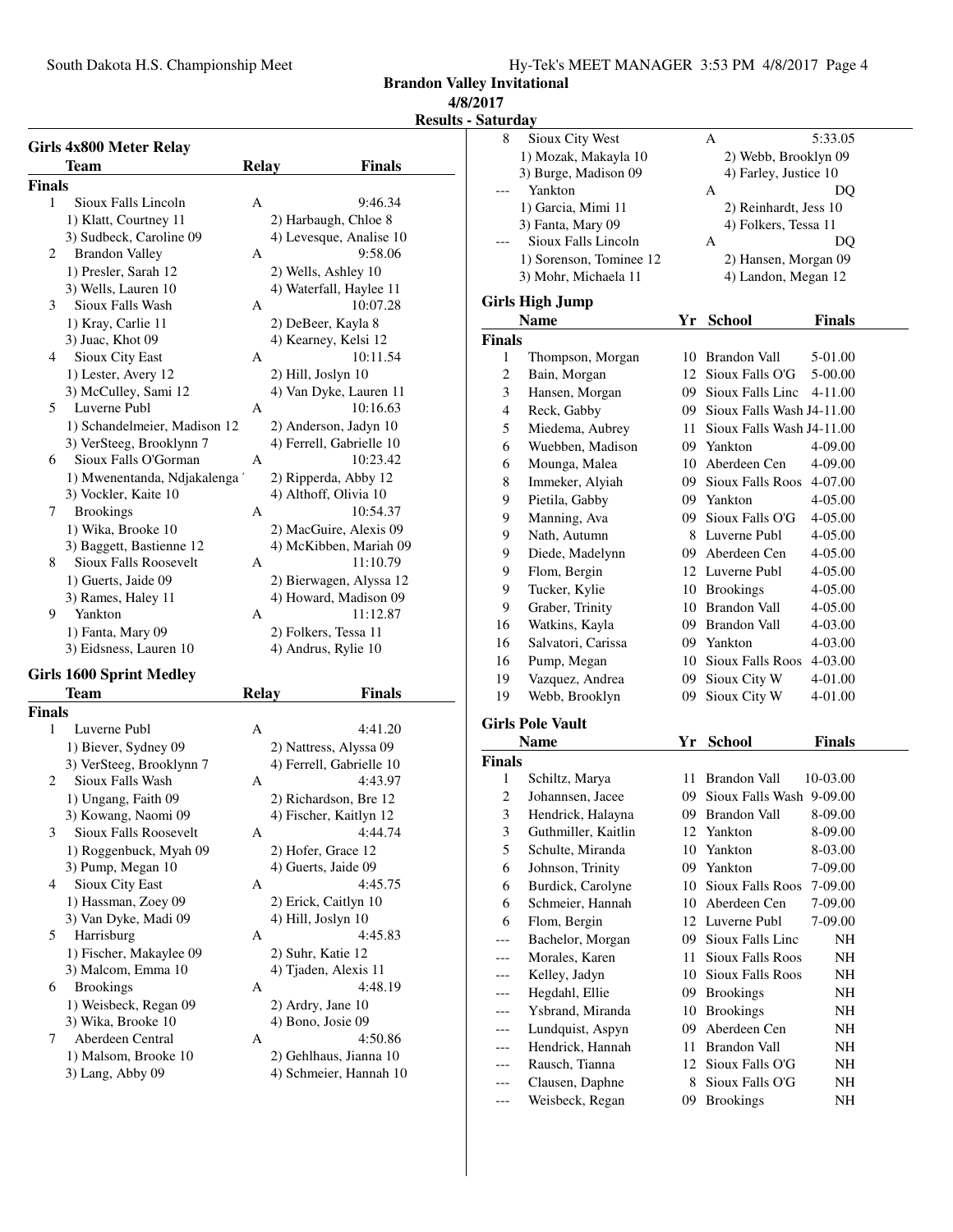**Brandon Valley Invitational**

**4/8/2017**

**Results - Saturday**

|                | <b>Girls Long Jump</b>   |      |                              |               |
|----------------|--------------------------|------|------------------------------|---------------|
|                | <b>Name</b>              |      | Yr School                    | <b>Finals</b> |
| <b>Finals</b>  |                          |      |                              |               |
| 1              | DeWitt, Callie           | 12   | Sioux Falls O'G              | 18-05.25      |
| $\overline{c}$ | Law, Trinity             |      | 10 Brandon Vall              | 17-04.50      |
| 3              | Stewart, Emma            |      | 12. Yankton                  | 17-03.50      |
| 4              | Hale, Lindsey            |      | 12 Yankton                   | 16-11.50      |
| 5              | Justus, Liberty          | 11 - | Sioux Falls Linc 16-07.00    |               |
| 6              | Boomsma, Jaiden          |      | 09 Yankton                   | 16-06.75      |
| 7              | Grismer, Jenna           |      | 12 Aberdeen Cen              | 16-05.75      |
| 8              | Rippentrop, Cassidy      |      | 11 Harrisburg                | 16-02.50      |
| 9              | Malsom, Brooke           |      | 10 Aberdeen Cen              | 15-08.50      |
| 10             | VanBockern, Emily        |      | 12 Sioux Falls Wash 14-11.00 |               |
| 11             | Belhaj, Elmira           |      | 10 Sioux Falls Linc 14-10.75 |               |
| 12             | Zajicek, Elsie           |      | 12 Brandon Vall              | 14-10.50      |
| 13             | Phelps, Kelsey           |      | 12 Brookings                 | 14-09.25      |
| 14             | Kreber, Kendyl           |      | 12 Sioux Falls O'G 14-08.50  |               |
| 15             | Bartels, Kailee          |      | 10 Brookings                 | 14-08.00      |
| 16             | Richardson, Bre          |      | 12 Sioux Falls Wash 14-06.75 |               |
| 17             | Suhr, Katie              |      | 12 Harrisburg                | 14-05.50      |
| 18             | Thorson, Mallory         |      | 09 Luverne Publ              | 14-01.25      |
| 19             | Gehlhaus, Jianna         |      | 10 Aberdeen Cen              | 13-02.50      |
| 20             | Person, Chloe            |      | 12 Brookings                 | 13-01.75      |
| 21             | Bailey, Kassidi          |      | 10 Brandon Vall              | 12-08.50      |
| 22             | Montoya, Aiyana          |      | 12 Sioux City E              | 10-11.00      |
|                | <b>Girls Triple Jump</b> |      |                              |               |
|                | Name                     | Yr   | <b>School</b>                | Finals        |
| <b>Finals</b>  |                          |      |                              |               |
| 1              | Stewart, Emma            |      | 12 Yankton                   | 37-02.00      |
| $\overline{2}$ | Heier, Ryley             | 11 - | Sioux Falls Linc 36-00.00    |               |
| 3              | Boomsma, Jaiden          |      | 09 Yankton                   | 35-00.00      |
| 4              | Zajicek, Elsie           |      | 12 Brandon Vall              | 33-11.25      |
| 5              | VanBockern, Emily        |      | 12 Sioux Falls Wash 33-10.75 |               |
| 6              | Law, Trinity             |      | 10 Brandon Vall              | 33-09.50      |
| 7              | Richardson, Bre          |      | 12 Sioux Falls Wash 33-04.25 |               |
| 8              | Bisgard, Sophie          |      | 12 Yankton                   | 33-02.00      |
| 8              | Thompson, Morgan         |      | 10 Brandon Vall              | 33-02.00      |
| 10             | Rippentrop, Cassidy      |      | 11 Harrisburg                | 33-01.00      |
| 11             | Kolb, Elizabeth          | 10   | Sioux Falls O'G              | 32-04.25      |
| 12             | Manning, Ava             | 09   | Sioux Falls O'G              | 31-07.25      |
| 13             | Grismer, Jenna           | 12   | Aberdeen Cen                 | 31-06.25      |
| 13             | Thorson, Mallory         |      | 09 Luverne Publ              | 31-06.25      |
| 15             | Hansen, Morgan           |      | 09 Sioux Falls Linc 31-04.25 |               |
| 16             | Phelps, Kelsey           |      | 12 Brookings                 | 30-11.50      |
| 17             | Vockler, Kaite           | 10   | Sioux Falls O'G 29-08.00     |               |
| 18             | Person, Chloe            | 12   | <b>Brookings</b>             | 28-09.50      |
|                | <b>Girls Shot Put</b>    |      |                              |               |
|                | <b>Name</b>              | Yr   | <b>School</b>                | <b>Finals</b> |
| <b>Finals</b>  |                          |      |                              |               |
| 1              | Bindert, Becca           | 12   | Sioux Falls Linc 38-00.50    |               |
| 2              | Klamm, Libby             |      | 12 Brandon Vall              | 36-04.25      |
| 3              | Sawtelle, Kami           |      | 12 Luverne Publ              | 35-11.50      |
| 4              | Sayler, Jenna            | 10   | Sioux Falls Wash 35-11.00    |               |

| 5                        | Cornemann, Kami                | 12       | Yankton                      | 35-00.25       |
|--------------------------|--------------------------------|----------|------------------------------|----------------|
| 6                        | Oleson, Jessica                | 11       | Sioux Falls Linc 34-01.00    |                |
| 7                        | Haase, Carson                  |          | 12 Brandon Vall              | 33-05.50       |
| 8                        | Hall, Miranda                  |          | 12 Harrisburg                | 32-08.00       |
| 9                        | Mounga, Malea                  |          | 10 Aberdeen Cen              | 32-03.00       |
| 10                       | Sayler, Josie                  |          | 12 Yankton                   | 31-04.25       |
| 11                       | Behrens, Hannah                |          | 09 Brandon Vall              | 31-02.75       |
| 12                       | Morey, Carol                   |          | 10 Harrisburg                | 31-02.00       |
| 13                       | Engel, Allison                 | 11       | Sioux Falls Linc 31-01.00    |                |
| 14                       | Flores-Schulte, Amanda         | 11       | <b>Brookings</b>             | 30-11.00       |
| 15                       | Gruis, Markee                  | 11       | Sioux City E                 | 30-10.00       |
| 16                       | Dicus, Aubri                   | 09       | Sioux Falls Roos 30-09.25    |                |
| 17                       | Richardson, Zuri               | 09.      | Aberdeen Cen                 | 30-08.25       |
| 18                       | Fedders, Sadie                 |          | 09 Yankton                   | 30-03.50       |
| 19                       | Larson, Britta                 |          | 09 Harrisburg                | 29-11.00       |
| 20                       | Hadler, Tia                    |          | 10 Luverne Publ              | 29-08.00       |
| 21                       | Schleicher, Allyson            |          | 12 Brookings                 | 29-04.00       |
| 22                       | Sandquist, McKenzie            |          | 10 Aberdeen Cen              | 29-03.00       |
| 23                       | Peterson, Leisha               |          | 12 Sioux Falls Roos 28-10.00 |                |
| 24                       | Denevan, Erin                  |          | 10 Sioux Falls Roos 28-06.00 |                |
| 25                       | Kern, Ariel                    | 11       | Sioux City E                 | 27-11.00       |
| 26                       | Anderson, Ashley               |          | 10 Brookings                 | 27-03.00       |
| 27                       | Hell, Lillian                  | 10       | Sioux City W                 | 27-01.50       |
| 28                       | Heintz, Cassie                 |          | 10 Sioux Falls Wash 26-10.75 |                |
| 29                       | Palmersheim, Ali               | 09       | Sioux City E                 | 25-06.50       |
| 30                       | Staeffler, Emilie              |          | 10 Luverne Publ              | 25-03.75       |
|                          | <b>Girls Discus Throw</b>      |          |                              |                |
|                          |                                |          |                              |                |
|                          |                                |          |                              |                |
|                          | <b>Name</b>                    |          | Yr School                    | <b>Finals</b>  |
| <b>Finals</b>            |                                |          |                              |                |
| 1                        | Bindert, Becca                 | 12       | Sioux Falls Linc             | 111-04         |
| $\boldsymbol{2}$         | Mounga, Malea                  | 10       | Aberdeen Cen                 | 111-00         |
| 3                        | Rohrer, Raylynn                | 11-      | Sioux Falls Wash             | 104-11         |
| $\overline{\mathcal{L}}$ | Sawtelle, Kami                 |          | 12 Luverne Publ              | 104-09         |
| 5                        | Oleson, Jessica                | 11 -     | Sioux Falls Linc             | 99-03          |
| 6                        | Hall, Miranda                  |          | 12 Harrisburg                | 99-01          |
| 7                        | Flores-Schulte, Amanda         | 11       | <b>Brookings</b>             | 98-05          |
| 8                        | Dicus, Aubri                   | 09       | <b>Sioux Falls Roos</b>      | 97-07          |
| 9                        | Haase, Carson                  |          | 12 Brandon Vall              | 92-02          |
| 10                       | Tuschen, Shayla                |          | 09 Sioux Falls Roos          | 91-02          |
| 11                       | Kern, Ariel                    | 11       | Sioux City E                 | 89-07          |
| 12                       | Trout, Sydney                  | 12       | <b>Brandon Vall</b>          | 88-03          |
| 13                       | Sayler, Josie                  | 12       | Yankton                      | 87-06          |
| 14                       | Engel, Allison                 | 11       | Sioux Falls Linc             | 85-00          |
| 15                       | Anderson, Ashley               | 10       | <b>Brookings</b>             | 84-05          |
| 16                       | Sandquist, McKenzie            | 10       | Aberdeen Cen                 | 84-04          |
| 17                       | Peterson, Leisha               | 12       | <b>Sioux Falls Roos</b>      | 83-03          |
| 18                       | Fedders, Sadie                 | 09       | Yankton                      | 82-07          |
| 19                       | Miller, Elizabeth              | 11       | Harrisburg                   | 82-01          |
| 20                       | Palmersheim, Ali               | 09       | Sioux City E                 | 77-10          |
| 21                       | Cornemann, Kami                | 12       | Yankton                      | 77-01          |
| 22                       | Behrens, Hannah                | 09       | <b>Brandon Vall</b>          | 76-08          |
| 23                       | Dobrenski, Celia               | 10       | <b>Brookings</b>             | 76-07          |
| 24                       | Richardson, Zuri               | 09       | Aberdeen Cen                 | 76-04          |
| 25<br>26                 | Gruis, Markee<br>Hell, Lillian | 11<br>10 | Sioux City E<br>Sioux City W | 71-09<br>67-08 |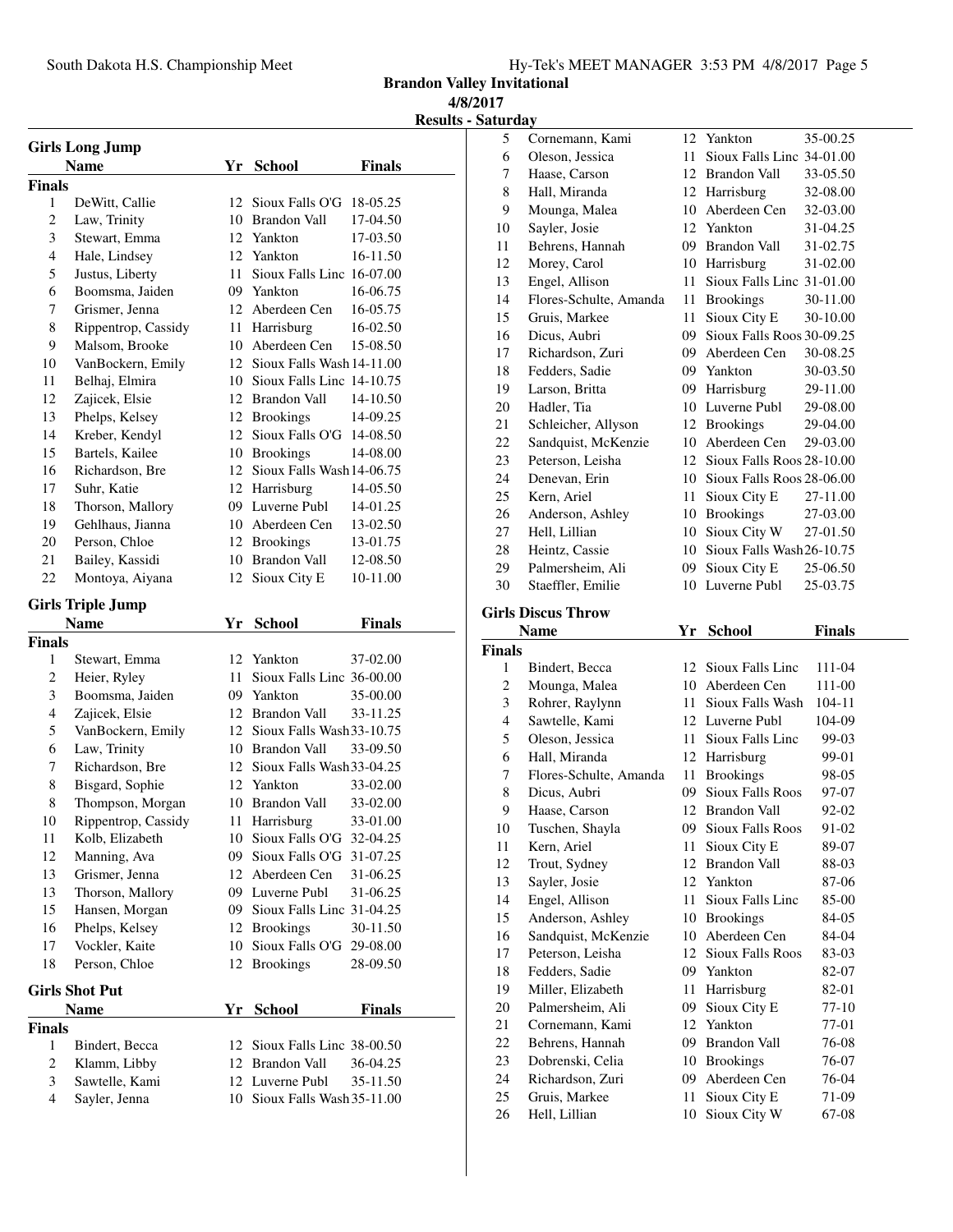**Brandon Valley Invitational 4/8/2017**

**Results - Saturday**

|                |                                           |          |                                    |               | <b>Kesuit</b> |
|----------------|-------------------------------------------|----------|------------------------------------|---------------|---------------|
|                | Finals  (Girls Discus Throw)              |          |                                    |               |               |
|                | Name                                      |          | Yr School                          | <b>Finals</b> |               |
| 27             | Olson, Dayze                              | 09       | Sioux City W                       | 67-01         |               |
| 28             | Heintz, Cassie                            | 10       | Sioux Falls Wash                   | 66-10         |               |
| 29             | Hadler, Tia                               |          | 10 Luverne Publ                    | 66-06         |               |
| 30             | Vazquez, Andrea                           |          | 09 Sioux City W                    | $65-03$       |               |
| 31             | Staeffler, Emilie                         |          | 10 Luverne Publ                    | 57-06         |               |
|                | <b>Boys 100 Meter Dash</b>                |          |                                    |               |               |
|                | <b>Name</b>                               |          | Yr School                          | <b>Finals</b> |               |
| <b>Finals</b>  |                                           |          |                                    |               |               |
| 1              | McKinney, Ethan                           |          | 12 Sioux Falls Wash                | 11.03         |               |
| 2              | Brison, Collin                            | $11 -$   | Sioux Falls Linc                   | 11.06         |               |
| 3              | Deberg, Cole                              |          | 12 Sioux Falls Linc                | 11.17         |               |
| $\overline{4}$ | Anderson, Jack                            | 11       | Harrisburg                         | 11.23         |               |
| 5              | Hester, Demaerio                          | 11       | <b>Sioux Falls Roos</b>            | 11.38         |               |
| 6              | Wagner, Gabe                              |          | 09 Sioux City E                    | 11.40         |               |
| 7              | Bauer, Canyon                             |          | 10 Sioux Falls O'G                 | 11.43         |               |
| 8              | Raburn, Jack                              |          | 09 Harrisburg                      | 11.46         |               |
| 9              | Redd, Malik                               | 11       | Sioux Falls Linc                   | 11.59         |               |
| 10             | Thomas, Jamie                             |          | 09 Sioux Falls Wash                | 11.69         |               |
| 11             | Halverson, Cyris                          |          | 12 Luverne Publ                    | 11.79         |               |
| 12             | Nemec, Joey                               |          | 8 Brandon Vall                     | 11.84         |               |
| 13             | Antrobus, Hunter                          |          | 10 Yankton                         | 12.04         |               |
| 14             | Cain, Elliot                              |          | 12 Harrisburg                      | 12.07         |               |
| 15             | Lundquist, Landon                         | 11       | Aberdeen Cen                       | 12.14         |               |
| 16             | Weber, Chris                              |          | 09 Aberdeen Cen                    | 12.18         |               |
| 17             | McCray, Cliff                             |          | 10 Sioux City W                    | 12.24         |               |
| 18             | Eidem, Carter                             |          | 09 Brookings                       | 12.26         |               |
| 19             | Sandness, Jalen                           |          | 12 Sioux Falls Wash                | 12.28         |               |
| 20             | Lyongola, Melki                           |          | 09 Sioux Falls Roos                | 12.30         |               |
| 21             | Bad Moccasin, Avery                       |          | 09 Aberdeen Cen                    | 12.41         |               |
| 22             | Wilber, Jay                               |          | 09 Brookings                       | 12.42         |               |
| 23             | Haas, Wyatt                               |          | 09 Brandon Vall                    | 12.47         |               |
| 24             | Smith, Dallas                             | 09       | Sioux City E                       | 12.62         |               |
| 25             | Rauscher, Robert                          |          | 09 Yankton                         | 12.68         |               |
| 26             | Bird, Jacob                               | 09       | Sioux Falls O'G                    | 12.79         |               |
| 27             | Hudson, Romello                           | 09       | Sioux City W                       | 12.84         |               |
| 28             | Beeson-Larson, Paris                      | 09       | Yankton                            | 12.93         |               |
| 29             | Cody, Carson                              | 11       | <b>Brookings</b>                   | 12.97         |               |
| 30             | Wiese, Tanner                             | 12       | Luverne Publ                       | 13.08         |               |
| 31             | Westewald, Jacob                          | 09       | Sioux Falls O'G                    | 13.57         |               |
|                | Nutt, Josh                                | 11       | Sioux City E                       | FS            |               |
|                |                                           |          |                                    |               |               |
|                | <b>Boys 200 Meter Dash</b><br><b>Name</b> | Yr       |                                    | <b>Finals</b> |               |
|                |                                           |          | <b>School</b>                      |               |               |
| Finals<br>1    | Brison, Collin                            | 11       | Sioux Falls Linc                   |               |               |
| $\overline{c}$ |                                           |          |                                    | 22.88         |               |
| 3              | Petersen, Braiden<br>Reuter, Andrew       | 11       | Brandon Vall<br>12 Sioux Falls O'G | 23.15         |               |
| 4              |                                           |          | Sioux Falls Wash                   | 23.32         |               |
|                | McKinney, Ethan                           | 12<br>09 |                                    | 23.47         |               |
| 5              | Wagner, Gabe                              |          | Sioux City E                       | 23.48         |               |
| 6              | Anderson, Jack                            | 11       | Harrisburg                         | 23.50         |               |
| 7              | Reindl, Trey                              | 10       | Brandon Vall                       | 23.90         |               |
| 8<br>9         | Raburn, Jack                              | 09       | Harrisburg                         | 24.08         |               |
|                | Jones, Kayden                             | 09       | Sioux City E                       | 24.18         |               |
|                |                                           |          |                                    |               |               |

| Satul uay      |                                |    |                              |                |  |
|----------------|--------------------------------|----|------------------------------|----------------|--|
| 10             | Longer, Garang                 | 10 | Sioux Falls O'G              | 24.59          |  |
| 11             | Thomas, Jamie                  | 09 | Sioux Falls Wash             | 24.76          |  |
| 12             | Roeun, Johnson                 |    | 12 Sioux City W              | 24.80          |  |
| 13             | Furula, Wilson                 | 10 | Sioux Falls Linc             | 24.82          |  |
| 14             | Antrobus, Hunter               | 10 | Yankton                      | 24.94          |  |
| 15             | Walker, Brock                  | 11 | Sioux Falls Wash             | 25.08          |  |
| 16             | Weber, Chris                   | 09 | Aberdeen Cen                 | 25.15          |  |
| 17             | Ryken, Rex                     |    | 10 Yankton                   | 25.21          |  |
| 18             | Northon, Zach                  | 09 | Sioux Falls O'G              | 25.36          |  |
| 19             | Dooyema, JJ                    |    | 12 Luverne Publ              | 25.56          |  |
| 20             | Hamilton, Keyvon               | 11 | <b>Sioux Falls Roos</b>      | 25.75          |  |
| 21             | Lyongola, Melki                | 09 | Sioux Falls Roos             | 25.77          |  |
| 22             | Swedlund, Seth                 | 11 | <b>Brookings</b>             | 25.80          |  |
| 23             | Haas, Wyatt                    |    | 09 Brandon Vall              | 25.97          |  |
| 24             | Beeson-Larson, Paris           | 09 | Yankton                      | 26.01          |  |
| 25             | Harms, Alex                    | 10 | Aberdeen Cen                 | 26.04          |  |
| 26             | Thone, Jordy                   |    | 10 Luverne Publ              | 26.16          |  |
| 27             | Bruggeman, Cade                | 11 | Harrisburg                   | 26.33          |  |
| 28             | Person, Hayden                 | 09 | <b>Brookings</b>             | 26.85          |  |
| $---$          | Nave, Jymell                   | 11 | Sioux Falls Linc             | DQ             |  |
|                | <b>Boys 400 Meter Dash</b>     |    |                              |                |  |
|                |                                |    |                              |                |  |
|                |                                |    |                              |                |  |
| <b>Finals</b>  | <b>Name</b>                    |    | Yr School                    | <b>Finals</b>  |  |
| $\mathbf{1}$   | Reuter, Andrew                 | 12 | Sioux Falls O'G              | 50.86          |  |
| $\overline{c}$ | Petersen, Braiden              | 11 | <b>Brandon Vall</b>          | 52.23          |  |
| 3              | Vigants, Austin                | 8  | <b>Brandon Vall</b>          | 53.00          |  |
| $\overline{4}$ | Rames, Jacob                   | 12 | Sioux Falls Roos             | 54.33          |  |
| 5              | Becker, Jacob                  | 11 | Sioux Falls Linc             | 54.43          |  |
| 6              | Weber, Reece                   |    | 12 Brookings                 | 54.46          |  |
| 7              | Ahrendt, Nick                  | 12 | Sioux Falls Roos             | 54.61          |  |
| 8              | Gertner, Dan                   | 12 | Sioux Falls Linc             | 54.83          |  |
| 9              | Meyers, Jack                   | 11 | Sioux Falls Linc             | 55.03          |  |
| 10             | Stillman, Alex                 | 09 | Aberdeen Cen                 | 55.63          |  |
| 11             | Huitt, Bryce                   | 09 | Sioux Falls Wash             | 55.99          |  |
| 12             | Ryken, Rex                     | 10 | Yankton                      | 56.12          |  |
| 13             | Maag, Matt                     | 09 | Aberdeen Cen                 | 56.33          |  |
| 14             | Bruggeman, Cade                | 11 | Harrisburg                   | 56.58          |  |
| 15             | Diedrich, Aiden                |    | 10 Sioux Falls O'G           | 56.66          |  |
| 16             | Olson, Robbie                  | 12 | Sioux City E                 | 56.81          |  |
| 17             | Brown, Noah                    | 12 | Sioux Falls Wash             | 56.86          |  |
| 18             | Winter, Brandon                | 12 | Luverne Publ                 | 57.02          |  |
| 19             | Strom, Carter                  | 11 | Sioux City E                 | 57.19          |  |
| 20             | DeAnda, Javier<br>Baker, Brock | 11 | Sioux City E<br>Aberdeen Cen | 57.57<br>57.64 |  |

22 Swanson, Carter 10 Sioux City W 58.03 Bird, Jacob 09 Sioux Falls O'G 58.48 Rauscher, Robert 09 Yankton 1:02.33 Martins, Nick 09 Harrisburg 1:02.50

**Name Yr School Finals**

 Hanna, Jakob 12 Brandon Vall 1:57.60 Dannenbring, Brady 09 Sioux Falls Roos 2:03.82 Johnson, Wil 12 Harrisburg 2:05.41

**Boys 800 Meter Run**

**Finals**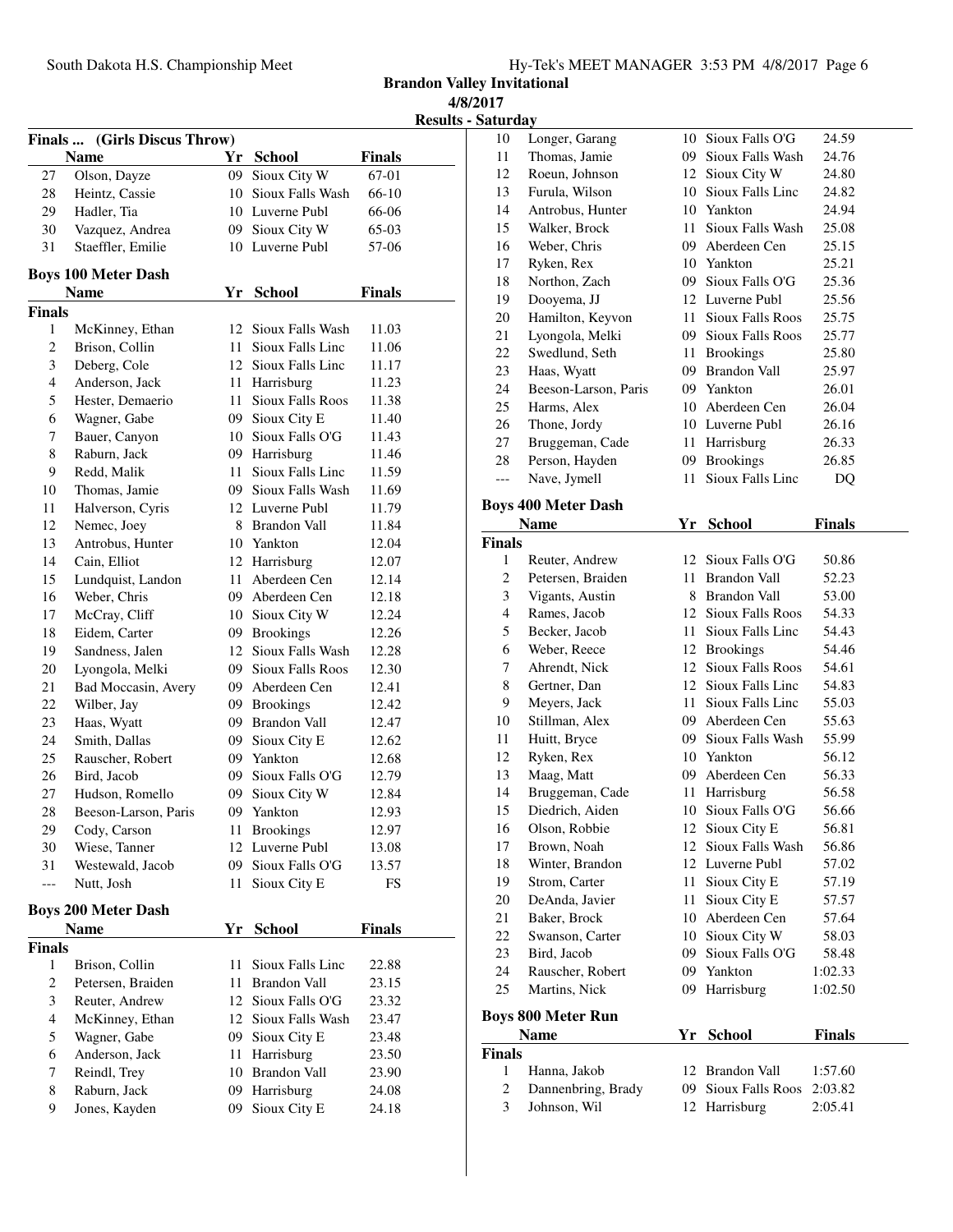**Brandon Valley Invitational**

**4/8/2017**

**Results - Saturday**<br>29 To Tofteland, Brayden 09 Luverne Publ 5:46.73

| Finals  (Boys 800 Meter Run) |                            |    |                         |               |  |
|------------------------------|----------------------------|----|-------------------------|---------------|--|
|                              | <b>Name</b>                | Yr | <b>School</b>           | <b>Finals</b> |  |
| 4                            | Johnson, Davis             | 12 | <b>Sioux Falls Roos</b> | 2:06.69       |  |
| 5                            | DeWeerd, Will              | 11 | Sioux City E            | 2:07.12       |  |
| 6                            | Johnson, Jadon             | 12 | Sioux Falls Linc        | 2:07.26       |  |
| 7                            | Sadi, Jonas                | 11 | Sioux Falls Wash        | 2:08.32       |  |
| 8                            | Auen, Bailey               | 10 | Sioux Falls Linc        | 2:08.53       |  |
| 9                            | Auch, Alexander            | 12 | Harrisburg              | 2:08.88       |  |
| 10                           | Opdahl, Greg               | 12 | <b>Brookings</b>        | 2:08.90       |  |
| 11                           | Lee, Isaiah                | 11 | <b>Sioux Falls Roos</b> | 2:09.36       |  |
| 12                           | Hardie, Cole               | 09 | Sioux Falls O'G         | 2:09.48       |  |
| 13                           | Conrad, Isaac              | 10 | <b>Brookings</b>        | 2:09.98       |  |
| 14                           | Fendrich, Gabe             | 10 | Sioux Falls Linc        | 2:11.13       |  |
| 15                           | Mashlan, Carson            | 8  | Brandon Vall            | 2:13.92       |  |
| 16                           | Stillman, Alex             | 09 | Aberdeen Cen            | 2:14.45       |  |
| 17                           | Richards, Noah             | 12 | Sioux Falls Wash        | 2:16.04       |  |
| 18                           | Rohlfs, Jackson            | 10 | Aberdeen Cen            | 2:16.67       |  |
| 19                           | Larson, Joe                | 09 | Sioux Falls O'G         | 2:20.11       |  |
| 20                           | Johnson, Michael           | 12 | Aberdeen Cen            | 2:20.65       |  |
| 21                           | Lather, Chase              | 09 | Sioux Falls Wash        | 2:22.02       |  |
| 22                           | Wilson, Brady              | 09 | Sioux Falls O'G         | 2:23.34       |  |
| 23                           | Perales, Roger             | 09 | Sioux City E            | 2:23.50       |  |
| 24                           | Cap, Justin                | 10 | Yankton                 | 2:24.54       |  |
| 25                           | Pinkleman, Logan           | 09 | Yankton                 | 2:45.70       |  |
|                              |                            |    |                         |               |  |
|                              | <b>Boys 1600 Meter Run</b> |    |                         |               |  |
|                              | <b>Name</b>                |    | Yr School               | <b>Finals</b> |  |
| <b>Finals</b>                |                            |    |                         |               |  |
| 1                            | Elliott, Jack              | 10 | Sioux Falls Linc        | 4:34.24       |  |
| 2                            | Auch, Alexander            | 12 | Harrisburg              | 4:35.05       |  |
| 3                            | Ryan, Aaron                | 09 | Aberdeen Cen            | 4:35.13       |  |
| 4                            | Pierson, Dylan             | 11 | Sioux Falls O'G         | 4:40.14       |  |
| 5                            | Lee, Isaiah                | 11 | <b>Sioux Falls Roos</b> | 4:40.47       |  |
| 6                            | Harrison, Jackson          | 11 | Aberdeen Cen            | 4:44.37       |  |
| 7                            | Taylor, Cole               | 11 | Sioux City E            | 4:44.43       |  |
| 8                            | Mendel, Ike                | 11 | Sioux Falls Linc        | 4:47.56       |  |
| 9                            | Cap, Justin                | 10 | Yankton                 | 5:01.26       |  |
| 10                           | Bita, Merci                | 09 | Sioux Falls Wash        | 5:02.53       |  |
| 11                           | Jacobs, Luke               | 09 | Aberdeen Cen            | 5:03.26       |  |
| 12                           | Benson, Luke               |    | 10 Sioux City W         | 5:03.27       |  |
| 13                           | Krull, Josh                |    | 10 Harrisburg           | 5:05.34       |  |
| 14                           | Hillmer, Rowdey            | 12 | Harrisburg              | 5:05.89       |  |
| 15                           | Lauer, Andrew              | 09 | Sioux Falls Linc        | 5:06.19       |  |
| 16                           | Ismail, Mohammed           | 11 | <b>Brookings</b>        | 5:06.68       |  |
| 17                           | Lather, Chase              | 09 | Sioux Falls Wash        | 5:09.69       |  |
| 18                           | Surber, Austin             | 10 | Sioux City W            | 5:10.29       |  |
| 19                           | Walter, Alex               | 11 | Sioux Falls Wash        | 5:11.65       |  |
| 20                           | Hove, Alex                 | 09 | Sioux Falls O'G         | 5:12.63       |  |
| 21                           | Powell, Josh               | 12 | <b>Brandon Vall</b>     | 5:13.50       |  |
| 22                           | Woolridge, Jacob           | 09 | <b>Sioux Falls Roos</b> | 5:15.32       |  |
| 23                           | Wells, Tyler               | 10 | <b>Brandon Vall</b>     | 5:20.71       |  |
| 24                           | Sassman, Caleb             | 09 | Sioux City E            | 5:24.61       |  |
| 25                           | Pederson, Carter           | 10 | <b>Brandon Vall</b>     | 5:27.49       |  |
| 26                           | Cabra, Matteo              | 11 | <b>Brookings</b>        | 5:34.36       |  |
| 27                           | Rahm, Michael              | 11 | Luverne Publ            | 5:34.37       |  |
| 28                           | Meyer, Jackosn             | 09 | Sioux Falls O'G         | 5:37.56       |  |

| 30             | Brusca, Lorenzo               | 11   | <b>Brookings</b>                                  | 5:55.80       |
|----------------|-------------------------------|------|---------------------------------------------------|---------------|
|                | <b>Boys 3200 Meter Run</b>    |      |                                                   |               |
|                | <b>Name</b>                   |      | Yr School                                         | <b>Finals</b> |
| Finals         |                               |      |                                                   |               |
| 1              | Peters, Gabe                  | 12   | Sioux Falls Linc                                  | 9:45.98       |
| $\overline{c}$ | Hein, Thane                   | 12   | <b>Sioux Falls Roos</b>                           | 9:49.73       |
| 3              | Iverson, Seth                 |      | 12 Sioux Falls Roos                               | 9:53.61       |
| 4              | Klitzke, Henry                |      | 12 Sioux Falls Linc 10:08.52                      |               |
| 5              | Ryan, Aaron                   |      | 09 Aberdeen Cen                                   | 10:13.06      |
| 6              | Harrison, Jackson             |      | 11 Aberdeen Cen                                   | 10:15.36      |
| 7              | Elliott, Sam                  |      | 10 Sioux Falls Line 10:21.61                      |               |
| 8              | Pierson, Dylan                |      | 11 Sioux Falls O'G                                | 10:27.92      |
| 9              | Larned, Phoenix               |      | 12 Sioux City W                                   | 10:50.14      |
| 10             | Bita, Merci                   |      | 09 Sioux Falls Wash 10:52.57                      |               |
| 11             | Cheever, Eli                  |      | 09 Brandon Vall                                   | 10:58.91      |
| 12             | Ptak, Ryan                    |      | 09 Harrisburg                                     | 11:02.16      |
| 13             | Aung, So                      |      | 09 Aberdeen Cen                                   | 11:02.52      |
| 14             | Bonheur, Mvuyekure            | 11 - | Sioux Falls Wash 11:03.36                         |               |
| 15             | Whempner, Jacob               |      | 12 Sioux Falls Roos 11:09.94                      |               |
| 16             | DeSollar, Dalton              |      | 10 Luverne Publ                                   | 11:10.92      |
| 17             |                               |      | 10 Sioux Falls Wash 11:12.25                      |               |
|                | Mohamud, Ayub                 |      |                                                   |               |
| 18<br>19       | Hilger, Dylan<br>Ripperda, TJ |      | 09 Sioux Falls O'G 11:15.16<br>11 Sioux Falls O'G | 11:30.07      |
| 20             | Welker, Mason                 |      |                                                   |               |
| 21             | Spader, Michael               |      | 09 Yankton                                        | 11:40.37      |
| 22             | Rudnik, Nicholas              |      | 09 Harrisburg                                     | 11:45.90      |
|                |                               |      | 12 Brookings                                      | 11:53.33      |
| 23             | Olson, Ben                    |      | 11 Harrisburg                                     | 11:57.07      |
| 24             | Hentschel, Zach               |      | 09 Brandon Vall                                   | 11:59.88      |
| 25             | Rumsey, Cole                  |      | 09 Yankton                                        | 12:20.17      |
| 26             | Stearns, Marshall             |      | 12 Brookings                                      | 12:24.86      |
| 27             | Wardlow, Joeseph              |      | 10 Brandon Vall                                   | 12:32.73      |
| 28             | Neu, Johnny                   |      | 10 Yankton                                        | 12:52.13      |
| 29             | Longwell, Evan                | 09   | Sioux City W                                      | 13:38.12      |
|                | <b>Boys 110 Meter Hurdles</b> |      |                                                   |               |
|                | Name                          | Yr   | <b>School</b>                                     | Finals        |
| Finals         |                               |      |                                                   |               |
| 1              | Donahoe, Josh                 |      | 11 Brandon Vall                                   | 15.50         |
| $\overline{c}$ | Kolbeck, Wilson               | 12   | Brandon Vall                                      | 15.91         |
| 3              | Lokonobei, Lawerence          | 10   | Sioux Falls Roos                                  | 16.33         |
| 4              | House, James                  | 12   | <b>Brandon Vall</b>                               | 16.89         |
| 5              | Inlay, Ardell                 | 10   | Sioux City E                                      | 17.03         |
| 6              | Stein, Austin                 | 11   | Sioux Falls O'G                                   | 17.34         |
| 7              | Treadway, Braedon             | 10   | Sioux Falls Linc                                  | 17.84         |
| 8              | Kondolo, Junior               | 09   | Sioux Falls Wash                                  | 18.31         |
| 9              | Roeun, Johnson                | 12   | Sioux City W                                      | 18.47         |
| 10             | White, Jon                    | 11   | Harrisburg                                        | 18.60         |
| 11             | Douglas, Ray Ray              | 10   | Sioux City W                                      | 18.71         |
| 12             | Simon, Thomas                 | 12   | Sioux Falls O'G                                   | 18.92         |
| 13             | Carda, Will                   | 09-  | Sioux Falls Wash                                  | 19.27         |
| 13             | Vandentop, Wyatt              | 09   | Sioux Falls Linc                                  | 19.27         |
| 15             | Freese, Nate                  | 10   | Sioux Falls Wash                                  | 19.34         |
| 16             | White, Brayden                | 10   | Sioux City E                                      | 20.07         |
| 17             | Baloun, Seth                  | 11   | <b>Sioux Falls Roos</b>                           | 20.11         |
|                |                               |      |                                                   |               |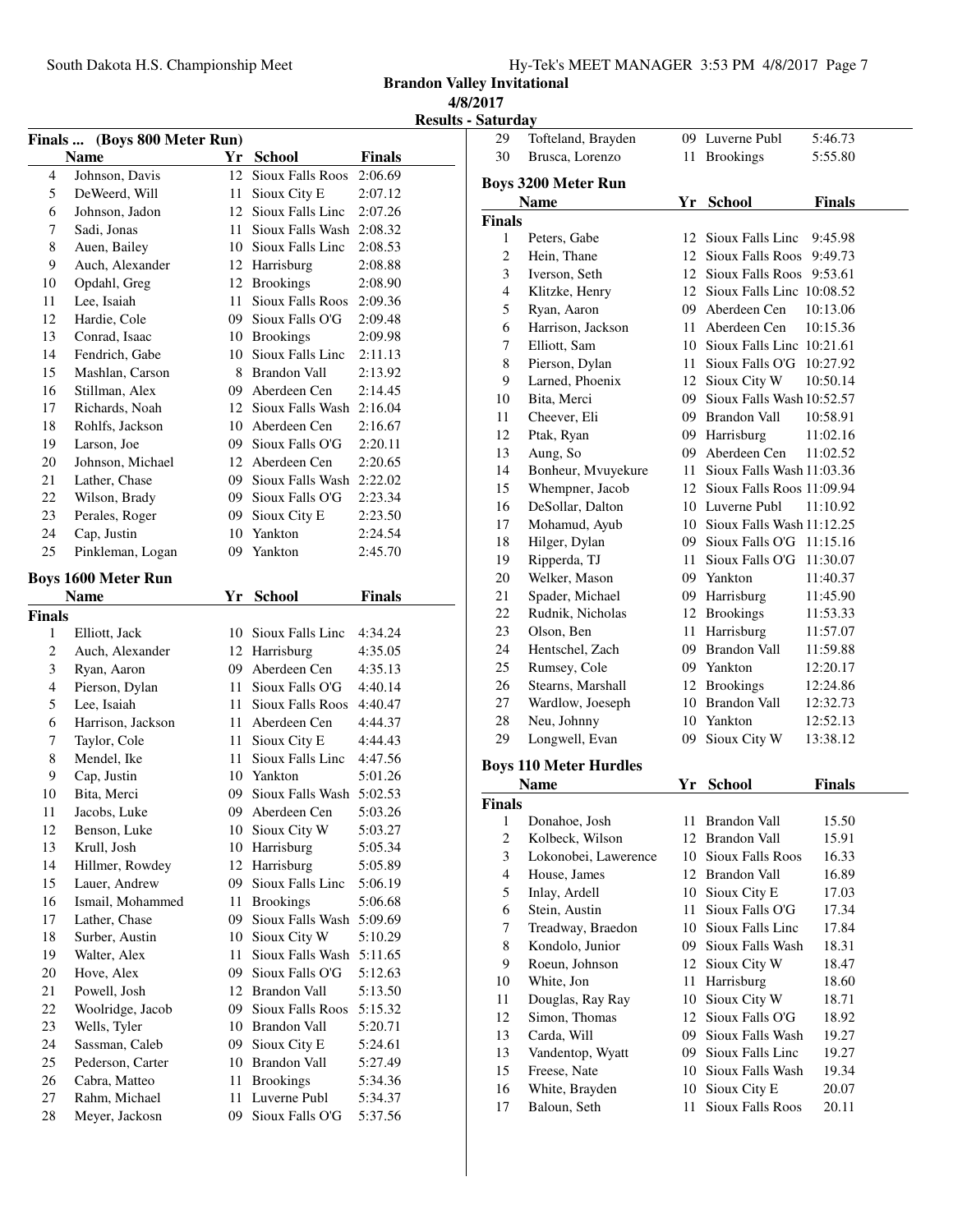**Brandon Valley Invitational**

**4/8/2017**

**Results - Saturday**

|                |                                           |      |                                         |               | <b>Result:</b> |
|----------------|-------------------------------------------|------|-----------------------------------------|---------------|----------------|
|                | Finals  (Boys 110 Meter Hurdles)          |      |                                         |               |                |
|                | Name                                      |      | Yr School                               | <b>Finals</b> |                |
| 18             | Jenkins, Owen                             |      | 09 Sioux Falls Linc                     | 20.13         |                |
| 19             | Landsem, Dylan                            |      | 09 Sioux Falls Roos                     | 20.53         |                |
| 20             | Lillie, Kyler                             |      | 09 Yankton                              | 21.39         |                |
|                | <b>Boys 300 Meter Hurdles</b>             |      |                                         |               |                |
|                | <b>Name</b>                               | Yr   | <b>School</b>                           | <b>Finals</b> |                |
| Finals         |                                           |      |                                         |               |                |
| 1              | Donahoe, Josh                             | 11   | <b>Brandon Vall</b>                     | 42.16         |                |
| $\mathbf{2}$   | Kolbeck, Wilson                           |      | 12 Brandon Vall                         | 42.29         |                |
| 3              | House, James                              |      | 12 Brandon Vall                         | 43.08         |                |
| $\overline{4}$ | Inlay, Ardell                             |      | 10 Sioux City E                         | 43.12         |                |
| 5              | Hamilton, Breken                          |      | 09 Harrisburg                           | 44.14         |                |
| 6              | Bizimana, David                           | 11 - | Sioux Falls Linc                        | 44.18         |                |
| 7              | Walker, Brock                             | 11 - | Sioux Falls Wash                        | 44.20         |                |
| 8              | Lokonobei, Lawerence                      |      | 10 Sioux Falls Roos                     | 44.71         |                |
| 9              | Freese, Nate                              |      | 10 Sioux Falls Wash                     | 45.03         |                |
| 10             | Stein, Austin                             |      | 11 Sioux Falls O'G                      | 45.22         |                |
| 11             | Vandentop, Wyatt                          |      | 09 Sioux Falls Linc                     | 45.30         |                |
| 12             | Douglas, Ray Ray                          |      | 10 Sioux City W                         | 45.46         |                |
| 13             | Bad Moccasin, Avery                       |      | 09 Aberdeen Cen                         | 45.50         |                |
| 14             | Simon, Thomas                             |      | 12 Sioux Falls O'G                      | 46.07         |                |
| 15             | Hertz, Alex                               | 11 - | Sioux Falls O'G                         | 46.18         |                |
| 16             | Jenkins, Owen                             |      | 09 Sioux Falls Linc                     | 46.85         |                |
| 17             | White, Brayden                            | 10   | Sioux City E                            | 47.03         |                |
| 18             | Baloun, Seth                              | 11 - | <b>Sioux Falls Roos</b>                 | 47.65         |                |
| 19             | Landsem, Dylan                            |      | 09 Sioux Falls Roos                     | 48.16         |                |
| 20             | Carda, Will                               |      | 09 Sioux Falls Wash                     | 48.58         |                |
| 21             | Person, Hayden                            |      | 09 Brookings                            | 49.37         |                |
| 22             | DeSollar, Kaden                           |      | 8 Luverne Publ                          | 49.45         |                |
| 23             | Holman, Hiatt                             |      | 10 Sioux City W                         | 49.66         |                |
| 24             | Lillie, Kyler                             |      | 09 Yankton                              | 51.05         |                |
| 25             | Rops, Jayson                              | 8    | Luverne Publ                            | 51.70         |                |
|                |                                           |      |                                         |               |                |
|                | <b>Boys 4x100 Meter Relay</b>             |      |                                         |               |                |
|                | <b>Team</b>                               |      | <b>Relay</b>                            | Finals        |                |
| Finals         |                                           |      |                                         |               |                |
| 1              | Sioux Falls Lincoln                       |      | А                                       | 43.89         |                |
|                | 1) Deberg, Cole 12                        |      | 2) Bizimana, David 11                   |               |                |
|                | 3) Brison, Collin 11                      |      | 4) Furula, Wilson 10                    |               |                |
| 2              | Sioux Falls Wash                          |      | А                                       | 44.90         |                |
|                | 1) Kpeayeh, Tupak 10                      |      | 2) Reisdorfer, Thuro 12                 |               |                |
|                | 3) Freese, Nate 10                        |      | 4) McKinney, Ethan 12                   | 44.91         |                |
| 3              | Sioux City East                           |      | А                                       |               |                |
|                | 1) Inlay, Ardell 10<br>3) Wagner, Gabe 09 |      | 2) Jones, Kayden 09<br>4) Nutt, Josh 11 |               |                |
| 4              | Sioux Falls Roosevelt                     |      | A                                       | 45.33         |                |
|                | 1) Kruse, Payton 12                       |      | 2) Jahn, Tyson 12                       |               |                |
|                | 3) Edwards, Tre 12                        |      | 4) Hester, Demaerio 11                  |               |                |
| 5              | <b>Brandon Valley</b>                     |      | А                                       | 45.83         |                |
|                | 1) Steffel, Jesse 09                      |      | 2) McCann, Ty 09                        |               |                |
|                | 3) Reindl, Trey 10                        |      | 4) Nemec, Joey 8                        |               |                |
| 6              | Harrisburg                                |      | А                                       | 45.98         |                |
|                | 1) Hamilton, Breken 09                    |      | 2) Raburn, Jack 09                      |               |                |
|                | 3) Roewart, Jhei 09                       |      | 4) Winters, Justin 12                   |               |                |
|                |                                           |      |                                         |               |                |
|                |                                           |      |                                         |               |                |

| 7             | Sioux City West               | Α            | 46.51                    |
|---------------|-------------------------------|--------------|--------------------------|
|               | 1) Roeun, Johnson 12          |              | 2) Moore, Darius 11      |
|               | 3) Douglas, Ray Ray 10        |              | 4) McCray, Cliff 10      |
| 8             | Aberdeen Central              | А            | 46.93                    |
|               | 1) Lundquist, Landon 11       |              | 2) Weber, Chris 09       |
|               | 3) Stoebner, Dillon 09        |              | 4) Rohlfs, Jackson 10    |
| 9             | Luverne Publ                  | А            | 47.02                    |
|               | 1) Halverson, Cyris 12        |              | 2) Thone, Jordy 10       |
|               | 3) Stuker, Levin 12           |              | 4) Ahrendt, Griffin 12   |
| 10            | <b>Brookings</b>              | А            | 47.68                    |
|               | 1) Eidem, Carter 09           |              | 2) Wilber, Jay 09        |
|               | 3) Vonfischer, Isaac 11       |              | 4) Cody, Carson 11       |
|               |                               |              |                          |
|               | <b>Boys 4x200 Meter Relay</b> |              |                          |
|               | Team                          | <b>Relay</b> | Finals                   |
| Finals        |                               |              |                          |
| 1             | <b>Brandon Valley</b>         | А            | 1:35.06                  |
|               | 1) House, James 12            |              | 2) Nemec, Joey 8         |
|               | 3) Kolbeck, Wilson 12         |              | 4) Donahoe, Josh 11      |
| 2             | Harrisburg                    | А            | 1:35.57                  |
|               | 1) Martins, Nick 09           |              | 2) Raburn, Jack 09       |
|               | 3) Roewart, Jhei 09           |              | 4) Winters, Justin 12    |
| 3             | Sioux Falls Lincoln           | А            | 1:36.42                  |
|               | 1) Jones, Jake 09             |              | 2) Nave, Jymell 11       |
|               | 3) Meyers, Jack 11            |              | 4) Furula, Wilson 10     |
| 4             | Luverne Publ                  | А            | 1:36.43                  |
|               | 1) Halverson, Cyris 12        |              | 2) Dooyema, Jed 10       |
|               | 3) Hup, Matt 12               |              | 4) Ahrendt, Griffin 12   |
| 5             | Sioux Falls O'Gorman          | А            | 1:37.01                  |
|               | 1) Blount, Beau 10            |              | 2) Northon, Zach 09      |
|               | 3) Struck, Isaac 11           |              | 4) Longer, Garang 10     |
| 6             | Sioux Falls Roosevelt         | А            | 1:37.55                  |
|               | 1) Kruse, Payton 12           |              | 2) Moshoeshoe, Mosa 12   |
|               | 3) Hagler, Richard 11         |              | 4) Edwards, Tre 12       |
| 7             | Yankton                       | А            | 1:39.31                  |
|               | 1) Antrobus, Hunter 10        |              | 2) Ryken, Rex 10         |
|               | 3) Vollmer, Princeton 09      |              | 4) Galvin-Hofer, Josh 11 |
| 8             | Aberdeen Central              | А            | 1:39.95                  |
|               | 1) Lundquist, Landon 11       |              | 2) Baker, Brock 10       |
|               | 3) Rohlfs, Jackson 10         |              | 4) Schnait, Jordan 10    |
| 9             | Sioux City West               | A            | 1:43.36                  |
|               | 1) Belt, Riliegh 09           |              | 2) Hudson, Romello 09    |
|               | 3) Quintana, TT 09            |              | 4) Swanson, Carter 10    |
|               | Sioux City East               | Α            | DQ                       |
|               | 1) Inlay, Ardell 10           |              | 2) DeAnda, Javier 11     |
|               | 3) Wagner, Gabe 09            |              | 4) Jones, Kayden 09      |
|               | Sioux Falls Wash              | А            | DQ                       |
|               | 1) Kpeayeh, Tupak 10          |              | 2) Reisdorfer, Thuro 12  |
|               | 3) Freese, Nate 10            |              | 4) McKinney, Ethan 12    |
|               | <b>Boys 4x400 Meter Relay</b> |              |                          |
|               | Team                          | <b>Relay</b> | <b>Finals</b>            |
| <b>Finals</b> |                               |              |                          |
| 1             | Sioux Falls O'Gorman          | Α            | 3:27.75                  |
|               | 1) Jones, Tres 11             |              | 2) Bauer, Canyon 10      |
|               | 3) Blount, Beau 10            |              | 4) Reuter, Andrew 12     |
|               |                               |              |                          |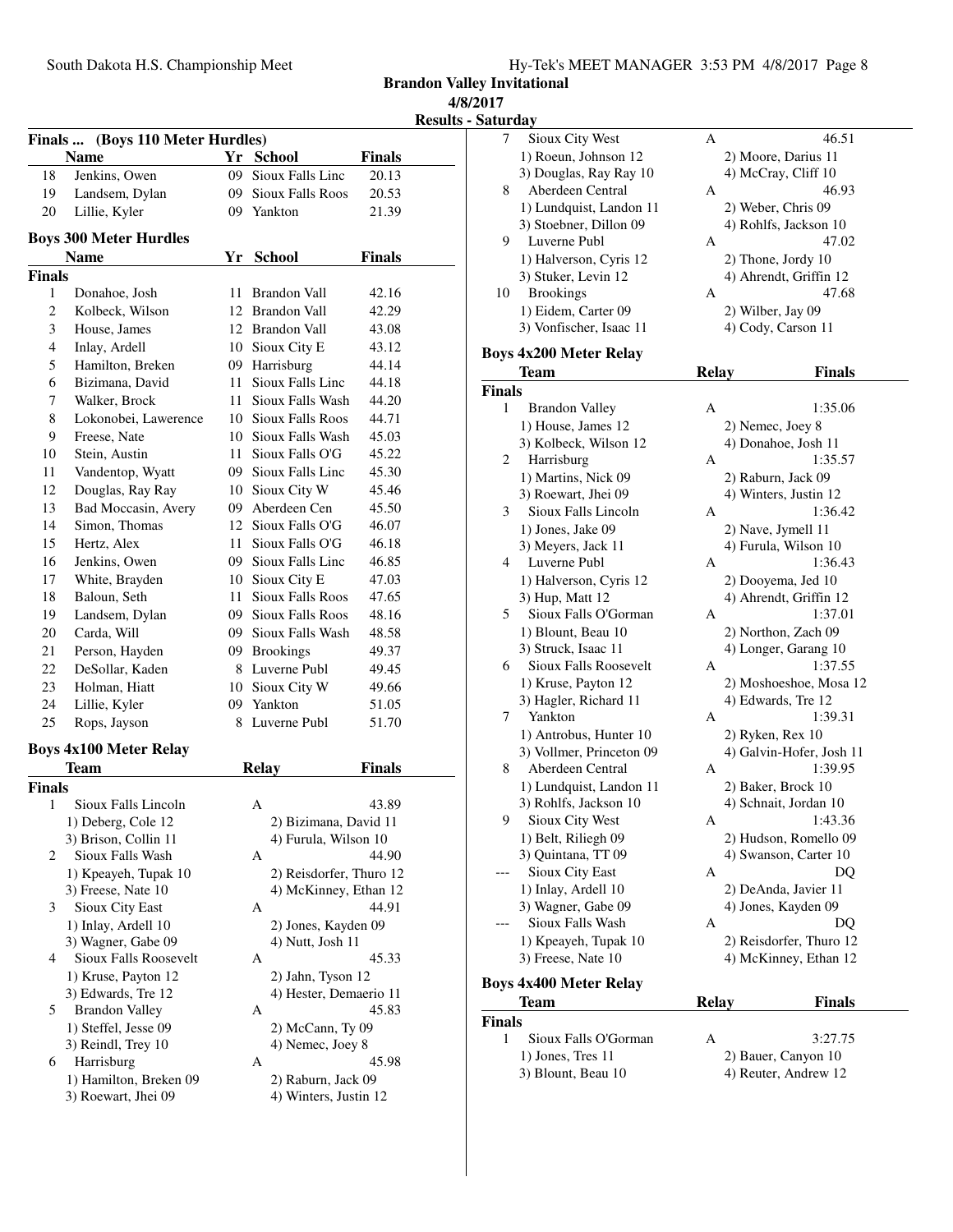**Brandon Valley Invitational 4/8/2017**

### **Results - Saturday**

| Finals  (Boys 4x400 Meter Relay) |                                             |              |                                              |  |
|----------------------------------|---------------------------------------------|--------------|----------------------------------------------|--|
|                                  | <b>Team</b>                                 | <b>Relay</b> | Finals                                       |  |
| 2                                | Sioux Falls Lincoln                         | A            | 3:39.55                                      |  |
|                                  | 1) Schuller, Colin 11                       |              | 2) Leach, Nick 11                            |  |
|                                  | 3) Becker, Jacob 11                         |              | 4) Redd, Malik 11                            |  |
| 3                                | <b>Brookings</b>                            | А            | 3:40.98                                      |  |
|                                  | 1) Coughlin, Devin 12                       |              | 2) Swedlund, Seth 11                         |  |
|                                  | 3) Weber, Reece 12                          |              | 4) Opdahl, Greg 12                           |  |
| 4                                | Harrisburg                                  | А            | 3:43.61                                      |  |
|                                  | 1) Eckert, Jace 12                          |              | 2) Hamilton, Breken 09                       |  |
|                                  | 3) Cain, Elliot 12                          |              | 4) Johnson, Wil 12                           |  |
| 5                                | Sioux City West                             | А            | 3:45.23                                      |  |
|                                  | 1) Claussen, Tyler 12                       |              | 2) Roeun, Johnson 12                         |  |
|                                  | 3) Holman, Hiatt 10                         |              | 4) Benson, Luke 10                           |  |
| 6                                | Sioux Falls Wash                            | А            | 3:46.61                                      |  |
|                                  | 1) Richards, Noah 12                        |              | 2) Kearney, Hunter 11                        |  |
|                                  | 3) Milliron, Tyler 10                       |              | 4) Mahamed, Shodo 11                         |  |
| 7                                | Aberdeen Central                            | А            | 3:47.50                                      |  |
|                                  | 1) Jones, MJ 09                             |              | 2) Maag, Matt 09                             |  |
|                                  | 3) Martens, Seth 10                         |              | 4) Bad Moccasin, Avery 09                    |  |
| 8                                | Luverne Publ                                | А            | 3:48.21                                      |  |
|                                  | 1) Winter, Brandon 12                       |              | 2) Dooyema, Jed 10                           |  |
|                                  | 3) Winter, Austin 10                        |              | 4) Dooyema, JJ 12                            |  |
| 9                                | Sioux City East                             | А            | 3:48.33                                      |  |
|                                  | 1) Strom, Carter 11                         |              | 2) Taylor, Cole 11                           |  |
|                                  | 3) Olson, Robbie 12                         |              | 4) DeWeerd, Will 11                          |  |
| 10                               | Yankton                                     | А            | 4:00.86                                      |  |
|                                  |                                             |              |                                              |  |
|                                  | 1) Eichacker, Ryan 09<br>3) Paulson, Jay 10 |              | 2) Jaquith, Brady 11<br>4) Anderson, Noah 10 |  |
|                                  |                                             |              |                                              |  |
|                                  | <b>Boys 4x800 Meter Relay</b>               |              |                                              |  |
|                                  | <b>Team</b>                                 | <b>Relay</b> | Finals                                       |  |
| <b>Finals</b>                    |                                             |              |                                              |  |
| 1                                | Sioux Falls Lincoln                         | А            | 8:19.95                                      |  |
|                                  | 1) Klitzke, Henry 12                        |              | 2) Elliott, Sam 10                           |  |
|                                  | 3) Auen, Bailey 10                          |              | 4) Peters, Gabe 12                           |  |
| 2                                | Sioux Falls Roosevelt                       | А            | 8:40.61                                      |  |
|                                  | 1) Slaba, Jayden 11                         |              | 2) Jaimes, Diego 10                          |  |
|                                  | 3) Knox, Matt 12                            |              | 4) Peters, Ryan 12                           |  |
| 3                                | Sioux Falls Wash                            | А            | 8:40.93                                      |  |
|                                  | 1) Bita, Merci 09                           |              | 2) Mahamed, Shodo 11                         |  |
|                                  | 3) Richards, Noah 12                        |              | 4) Sadi, Jonas 11                            |  |
| 4                                | <b>Brandon Valley</b>                       | А            | 8:59.36                                      |  |
|                                  | 1) Mashlan, Carson 8                        |              | 2) Klatt, Caleb 09                           |  |
|                                  | 3) Niewenhuis, Tanner 10                    |              | 4) Vigants, Austin 8                         |  |
| 5                                | Sioux City West                             | А            | 9:15.21                                      |  |
|                                  | 1) Claussen, Tyler 12                       |              | 2) Benson, Luke 10                           |  |
|                                  | 3) Larned, Phoenix 12                       |              | 4) Holman, Hiatt 10                          |  |

6 Aberdeen Central A 9:22.20

| 8                       | Luverne Publ                   |    | А                        | 9:25.40                  |
|-------------------------|--------------------------------|----|--------------------------|--------------------------|
|                         | 1) Winter, Austin 10           |    |                          | 2) DeSollar, Dalton 10   |
|                         | 3) Winter, Brandon 12          |    | 4) Rahm, Michael 11      |                          |
| 9                       | Yankton                        |    | А                        | 9:50.00                  |
|                         | 1) Jaquith, Brady 11           |    | 2) Rumsey, Cole 09       |                          |
|                         | 3) Welker, Mason 09            |    | 4) Paulson, Jay 10       |                          |
|                         | <b>Boys 1600 Sprint Medley</b> |    |                          |                          |
|                         | <b>Team</b>                    |    | <b>Relay</b>             | <b>Finals</b>            |
| <b>Finals</b>           |                                |    |                          |                          |
| 1                       | Sioux Falls Lincoln            |    | A                        | 3:49.13                  |
|                         | 1) Leach, Nick 11              |    | 2) Salava, Tiegen 11     |                          |
|                         | 3) Deberg, Cole 12             |    | 4) Howes, Will 10        |                          |
| 2                       | Harrisburg                     |    | А                        | 3:54.54                  |
|                         | 1) Winters, Justin 12          |    | 2) Cain, Elliot 12       |                          |
|                         | 3) Eckert, Jace 12             |    |                          | 4) Hillmer, Rowdey 12    |
| 3                       | Sioux Falls Wash               |    | A                        | 3:55.09                  |
|                         | 1) Thomas, Jamie 09            |    | 2) Milliron, Tyler 10    |                          |
|                         | 3) Kearney, Hunter 11          |    |                          | 4) Mahamed, Shodo 11     |
| 4                       | <b>Sioux Falls Roosevelt</b>   |    | A                        | 3:55.83                  |
|                         | 1) Hamilton, Keyvon 11         |    |                          | 2) Hagler, Richard 11    |
|                         | 3) Peters, Ryan 12             |    | 4) Jaimes, Diego 10      |                          |
| 5                       | Sioux Falls O'Gorman           |    | А                        | 3:57.49                  |
|                         | 1) Statz, Michael 11           |    | 2) Struck, Isaac 11      |                          |
|                         | 3) Sutcliffe, Sam 11           |    |                          | 4) Hackman, Tyler 10     |
| 6                       | Sioux City East                |    | А                        | 4:05.58                  |
|                         | 1) Smith, Dallas 09            |    | 2) Kleider, Alex 10      |                          |
|                         | 3) East, Colby 09              |    | 4) Taylor, Cole 11       |                          |
| 7                       | <b>Brandon Valley</b>          |    | A                        | 4:05.84                  |
|                         | 1) Reindl, Trey 10             |    | 2) Nemec, Joey 8         |                          |
|                         | 3) Blok, Jordan 10             |    |                          | 4) Niewenhuis, Tanner 10 |
| 8                       | Sioux City West                |    | А                        | 4:10.07                  |
|                         | 1) Belt, Riliegh 09            |    |                          | 2) Hudson, Romello 09    |
|                         | 3) Quintana, TT 09             |    | 4) Surber, Austin 10     |                          |
| 9.                      | Aberdeen Central               |    | A                        | 4:11.25                  |
|                         | 1) Harms, Alex 10              |    | 2) Lout, Brandon 11      |                          |
|                         | 3) Martens, Seth 10            |    | 4) Burris, Austin 10     |                          |
| 10                      | Yankton                        |    | A                        | 4:34.84                  |
|                         | 1) Galvin-Hofer, Josh 11       |    |                          | 2) Eichacker, Ryan 09    |
|                         | 3) Jaquith, Brady 11           |    |                          | 4) Anderson, Noah 10     |
|                         | <b>Boys High Jump</b>          |    |                          |                          |
|                         | <b>Name</b>                    | Yr | <b>School</b>            | <b>Finals</b>            |
| <b>Finals</b>           |                                |    |                          |                          |
| 1                       | Flanagan, Shiloh               | 11 | Sioux Falls Wash 5-11.00 |                          |
| $\overline{c}$          | Popkes, Nathan                 | 10 | Sioux Falls Linc         | 5-09.00                  |
| $\overline{c}$          | Weldon, Damarcus               | 09 | Sioux Falls Linc         | 5-09.00                  |
| $\overline{\mathbf{c}}$ | Struck, Isaac                  | 11 | Sioux Falls O'G          | 5-09.00                  |
| 5                       | McCann, Ty                     | 09 | <b>Brandon Vall</b>      | J5-09.00                 |
| 6                       | King, James                    | 12 | Sioux City W             | J5-09.00                 |
| 7                       | Lout, Brandon                  | 11 | Aberdeen Cen             | 5-07.00                  |
|                         |                                |    |                          |                          |

# 1) Johnson, Michael 12 2) Burris, Austin 10<br>3) Jacobs, Luke 09 4) Schlosser-Bina, A 7 Sioux City East A<br>1) DeWeerd, Will 11

- 
- 3) Vakulskas, Jake 10 4) Sassman, Caleb 09

2) Perales, Roger 09

4) Schlosser-Bina, Avery 09  $9:22.22$ 

- 11 Jones, MJ 09 Aberdeen Cen 5-05.00
- 7 Ahrendt, Griffin 12 Luverne Publ 5-07.00<br>9 Folsland, JD 10 Sioux Falls Linc J5-07.00 9 Folsland, JD 10 Sioux Falls Linc J5-07.00 10 Peterson, Cayden 09 Yankton J5-07.00 11 McCray, Marcus 09 Sioux City W 5-05.00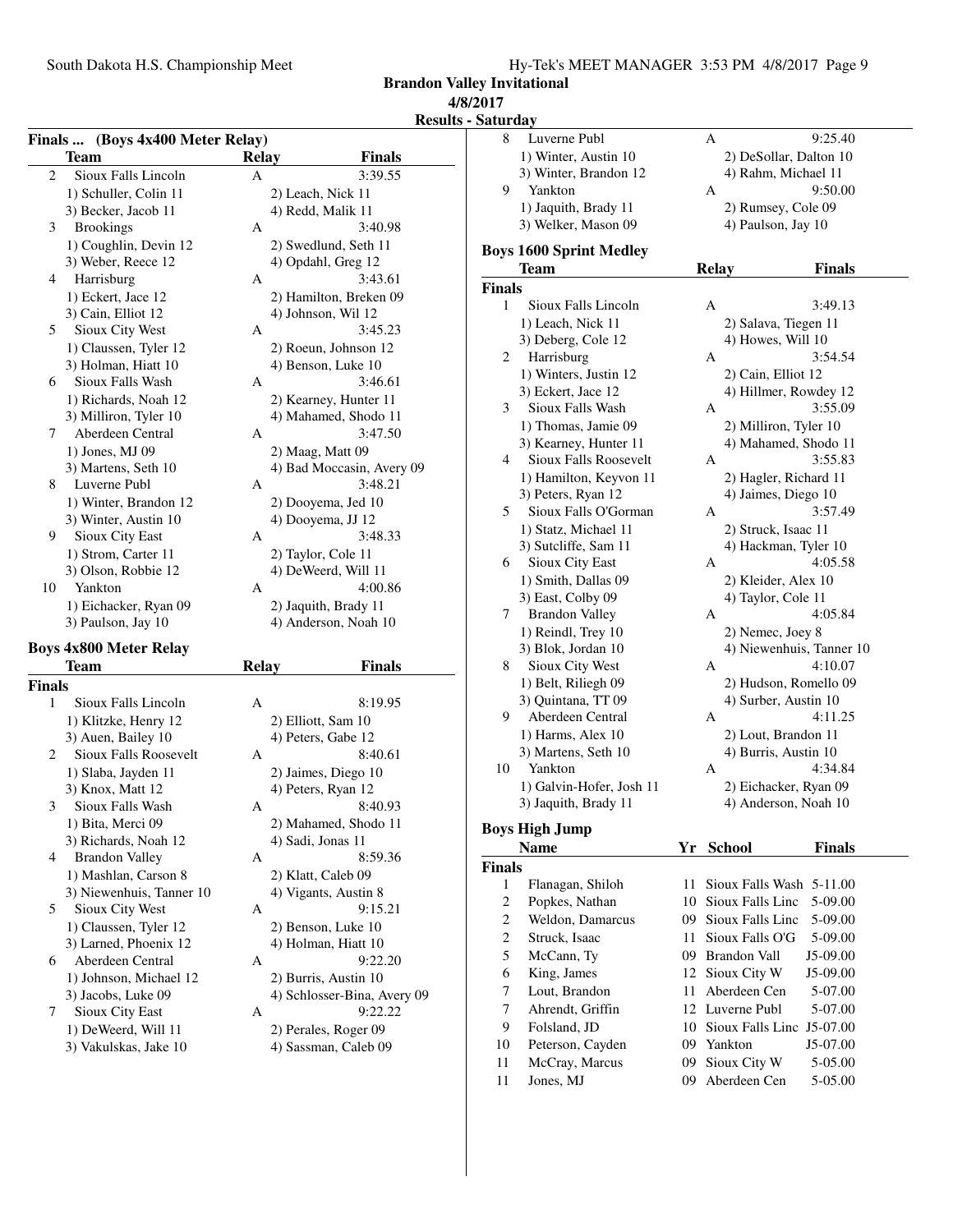**Brandon Valley Invitational 4/8/2017**

**Results - Saturday** 

| Finals  (Boys High Jump) |                        |      |                                |  |  |
|--------------------------|------------------------|------|--------------------------------|--|--|
|                          | Name                   |      | Yr School<br><b>Finals</b>     |  |  |
| 11                       | Blok, Jordan           |      | 10 Brandon Vall<br>5-05.00     |  |  |
| 14                       | Bird, Jacob            |      | 09 Sioux Falls O'G<br>5-03.00  |  |  |
| 14                       | Westewald, Jacob       |      | 09 Sioux Falls O'G<br>5-03.00  |  |  |
| 14                       | Vonfischer, Isaac      |      | 11 Brookings<br>5-03.00        |  |  |
| 14                       | Douglas, Ray Ray       |      | 10 Sioux City W<br>5-03.00     |  |  |
| 18                       | Payer, Justin          |      | 09 Yankton<br>5-01.00          |  |  |
| 18                       | Anderson, Matt         |      | 09 Brandon Vall<br>5-01.00     |  |  |
| 18                       | Johnson, Austin        |      | 12 Sioux Falls Roos<br>5-01.00 |  |  |
| 18                       | Hamilton, Keyvon       | 11 - | Sioux Falls Roos<br>5-01.00    |  |  |
| ---                      | Crawford, Jordan       | 11   | <b>Brookings</b><br>NΗ         |  |  |
|                          | <b>Boys Pole Vault</b> |      |                                |  |  |
|                          | Name                   | Yr   | <b>School</b><br>Finals        |  |  |
| Finals                   |                        |      |                                |  |  |
| 1                        | Hoback, Holan          | 11   | Harrisburg<br>13-09.00         |  |  |
| 2                        | Hup, Matt              |      | 12 Luverne Publ<br>12-09.00    |  |  |
| 3                        | Tellinghuisen, Ethan   |      | 10 Brandon Vall<br>12-03.00    |  |  |
| 4                        | Schirado, Nick         |      | 11 Harrisburg<br>J12-03.00     |  |  |
| 5                        | Vardsveen, Michael     |      | 10 Brandon Vall<br>11-09.00    |  |  |
| 5                        | Voss, Peyton           |      | 11 Harrisburg<br>11-09.00      |  |  |
| 7                        | Cwach, Blake           |      | 12 Yankton<br>J11-09.00        |  |  |
| 8                        | Clasuen, Tycho         |      | 10 Sioux Falls O'G 11-03.00    |  |  |
| 9                        | Willert, Kesmond       |      | 12 Brookings<br>J11-03.00      |  |  |
| 10                       | Dooyema, Jed           |      | 10 Luverne Publ<br>10-09.00    |  |  |
| 11                       | Dooyema, JJ            |      | 12 Luverne Publ<br>J10-09.00   |  |  |
| 12                       | Jarrott, Will          |      | 10 Aberdeen Cen<br>J10-09.00   |  |  |
| ---                      | Hrdicka, Josef         |      | 11 Sioux Falls Linc<br>NΗ      |  |  |
| ---                      | Kramer, Brandon        |      | 10 Sioux Falls Linc<br>NH      |  |  |
|                          | Beavers, Beau          |      | 8 Sioux Falls Linc<br>NH       |  |  |
|                          | Dorris, Mason          |      | 09 Sioux Falls Roos<br>NΗ      |  |  |
|                          | Anderson, Noah         |      | 10 Yankton<br>NH               |  |  |
| ---                      | Clark, Bryce           |      | 09 Sioux Falls Roos<br>NH      |  |  |
|                          | Link, Zach             |      | 09 Sioux Falls Roos<br>NH      |  |  |
| ---                      | Lehman, Sam            |      | 10 Brookings<br>NH             |  |  |
|                          | Montis, Jacob          | 11   | <b>Brookings</b><br>NH         |  |  |
|                          | Dean, Trevor           | 11   | <b>Brandon Vall</b><br>NΗ      |  |  |
| ---                      | Bald Eagle, Caden      |      | 10 Aberdeen Cen<br>NH          |  |  |
|                          | Nagel, Logan           | 09   | Aberdeen Cen<br>NH             |  |  |
|                          | Neu, Johnny            |      | 10 Yankton<br>ΝH               |  |  |
| ---                      | Rausch, Ethan          | 10   | Sioux Falls O'G<br>NH          |  |  |
|                          | <b>Boys Long Jump</b>  |      |                                |  |  |
|                          | Name                   | Yr   | <b>Finals</b><br><b>School</b> |  |  |
| <b>Finals</b>            |                        |      |                                |  |  |
| 1                        | Hannigan, Cannon       |      | 12 Aberdeen Cen<br>21-04.00    |  |  |
| 2                        | Redd, Malik            | 11   | Sioux Falls Linc 20-09.75      |  |  |
| 3                        | Flanagan, Shiloh       | 11-  | Sioux Falls Wash 20-08.50      |  |  |
| 4                        | Brun, Avery            |      | 12 Sioux City W<br>20-08.25    |  |  |
| 5                        | Anderson, Jack         | 11   | Harrisburg<br>20-04.75         |  |  |
| 6                        | Bauer, Canyon          |      | 10 Sioux Falls O'G<br>19-09.50 |  |  |
| 7                        | Merkley, Hunter        |      | 09 Sioux Falls Linc 19-06.25   |  |  |
| 8                        | Lout, Brandon          | 11   | Aberdeen Cen<br>19-05.25       |  |  |
| 9                        | King, James            |      | 12 Sioux City W<br>19-05.00    |  |  |
| 10                       | Bizimana, David        | 11   | Sioux Falls Linc 19-03.50      |  |  |

| Saturdav      |                         |     |                              |               |  |
|---------------|-------------------------|-----|------------------------------|---------------|--|
| 11            | Crawford, Jordan        | 11  | <b>Brookings</b>             | 18-09.00      |  |
| 11            | Vonfischer, Isaac       | 11  | <b>Brookings</b>             | 18-09.00      |  |
| 13            | Moshoeshoe, Mosa        |     | 12 Sioux Falls Roos 18-05.75 |               |  |
| 14            | Jahn, Tyson             | 12. | Sioux Falls Roos 18-04.25    |               |  |
| 15            | Stoebner, Dillon        | 09. | Aberdeen Cen                 | 18-02.50      |  |
| 16            | Hamilton, Breken        | 09  | Harrisburg                   | 17-08.25      |  |
| 17            | Wiese, Tanner           |     | 12 Luverne Publ              | 16-09.25      |  |
| 18            | Halverson, Cyris        |     | 12 Luverne Publ              | 16-07.00      |  |
| 19            | Christenson, Grayson    | 09  | Brandon Vall                 | 15-11.75      |  |
| 20            | Dougherty, Robert       | 10  | Sioux Falls Wash 15-07.25    |               |  |
|               | <b>Boys Triple Jump</b> |     |                              |               |  |
|               | Name                    | Yr. | <b>School</b>                | <b>Finals</b> |  |
| <b>Finals</b> |                         |     |                              |               |  |
| 1             | Redd, Malik             | 11  | Sioux Falls Linc 42-09.75    |               |  |
| 2             | Hannigan, Cannon        |     | 12 Aberdeen Cen              | 41-11.50      |  |

| ∠  | Hannigan, Cannon     |     | 12 Aberdeen Cen              | 41-11.30 |
|----|----------------------|-----|------------------------------|----------|
| 3  | Ahrendt, Griffin     |     | 12 Luverne Publ              | 40-10.75 |
| 4  | Flanagan, Shiloh     | 11. | Sioux Falls Wash40-09.75     |          |
| 5  | Sutcliffe, Sam       | 11  | Sioux Falls O'G $40-08.50$   |          |
| 6  | Coughlin, Devin      |     | 12 Brookings                 | 40-07.75 |
| 7  | Alex, Michael        | 09. | Sioux Falls Linc 40-05.25    |          |
| 8  | Bauer, Canyon        | 10  | Sioux Falls O'G 39-05.00     |          |
| 9  | Kinsley, Chris       |     | 12 Yankton                   | 39-01.50 |
| 10 | Blok, Jordan         | 10  | Brandon Vall                 | 38-08.50 |
| 11 | Diedrich, Aiden      | 10  | Sioux Falls O'G 37-09.50     |          |
| 12 | Johnson, Austin      |     | 12 Sioux Falls Roos 37-08.50 |          |
| 13 | Steffel, Jesse       | 09  | Brandon Vall                 | 37-06.50 |
| 14 | Liddell, Greg        | 10  | Aberdeen Cen                 | 37-06.25 |
| 15 | Dougherty, Robert    | 10  | Sioux Falls Wash 36-04.50    |          |
| 16 | Peterson, Cayden     |     | 09 Yankton                   | 35-02.00 |
| 17 | Moshoeshoe, Mosa     |     | 12 Sioux Falls Roos 34-08.00 |          |
| 18 | Christenson, Grayson | 09. | Brandon Vall                 | 34-04.75 |

### **Boys Shot Put**

| <b>Name</b>   |                   | Yr | School                    | <b>Finals</b> |
|---------------|-------------------|----|---------------------------|---------------|
| <b>Finals</b> |                   |    |                           |               |
| 1             | McCormick, Mason  | 11 | Sioux Falls Roos 49-07.25 |               |
| 2             | Stratton, Logan   |    | 12 Luverne Publ           | 48-03.25      |
| 3             | Jones, Calob      | 10 | Aberdeen Cen              | 47-05.50      |
| 4             | Christie, Bryce   | 12 | Brandon Vall              | 46-09.00      |
| 5             | Kuch, Jacob       | 11 | Aberdeen Cen              | 44-07.75      |
| 6             | Wilson, Jack      | 11 | Sioux Falls Wash44-04.50  |               |
| 7             | Jahn, Tyson       | 12 | Sioux Falls Roos 43-09.00 |               |
| 8             | Kallhoff, Dylan   | 12 | Sioux Falls O'G 43-01.75  |               |
| 9             | Beck, Brady       | 10 | Sioux Falls O'G 43-01.00  |               |
| 10            | Hildahl, Sam      | 11 | Sioux City E              | 41-10.25      |
| 11            | McAlister, Connor | 12 | Harrisburg                | 41-09.00      |
| 12            | Treiber, Grant    | 10 | Sioux Falls Linc 41-00.75 |               |
| 13            | Payer, Jordan     |    | 12 Yankton                | 40-07.00      |
| 14            | Ralls, Kendrick   | 12 | Sioux Falls Roos 40-06.00 |               |
| 15            | Brown, Noah       | 11 | Sioux Falls Linc 40-05.75 |               |
| 15            | Woodruff, Koryatt | 11 | Sioux City W              | 40-05.75      |
| 17            | Kolbeck, Alex     | 10 | Brandon Vall              | 40-03.25      |
| 18            | Vick, Ethan       |    | 12 Sioux City E           | 39-11.00      |
| 19            | Halling, Seth     | 09 | Harrisburg                | 39-09.50      |
| 20            | Lynde, Dylan      |    | 12 Yankton                | 39-09.00      |